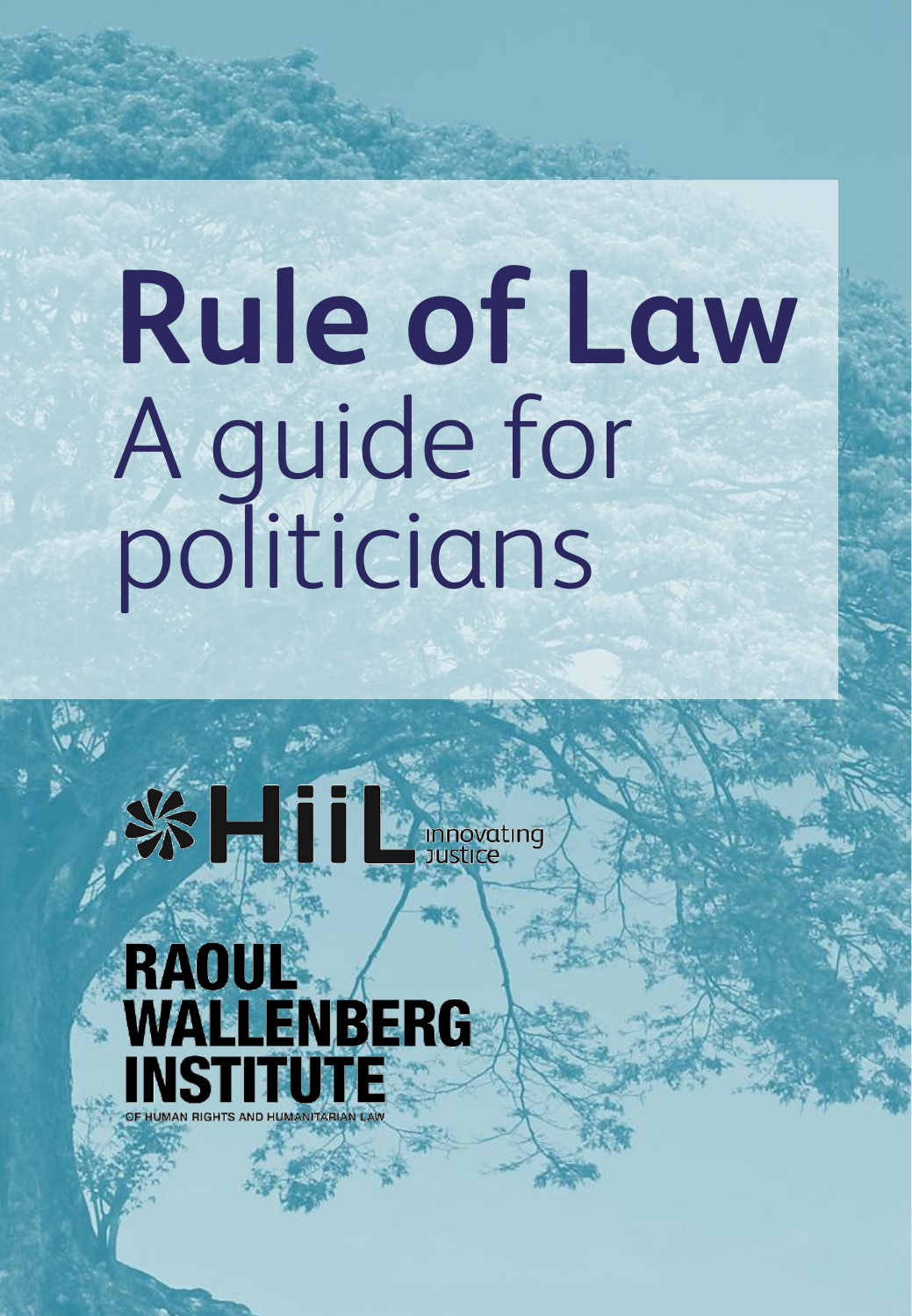#### Copyright ©

#### The Raoul Wallenberg Institute of Human Rights and Humanitarian Law and the Hague Institute for the Internationalisation of Law 2012

#### ISBN: 91-86910-99-X

This publication is circulated subject to the condition that it shall not by way of trade or otherwise be lent, sold, hired out, or otherwise circulated without the publishers' prior consent in any form of binding, or cover other than that in which it is published and without a similar condition, including this condition being imposed on the subsequent publisher.

The Guide may be translated into other languages subject to the approval of the publishers and provided that the Foreword is included and that the translation is a true representation of the text. Translators at the national level are encouraged to perform this work *pro bono*. The publishers would be grateful for a copy of translations made so that they can be posted on their websites.

Published by

The Raoul Wallenberg Institute of Human Rights and Humanitarian Law Stora Gråbrödersgatan 17 B P.O. Box 1155 SE-221 05 Lund Sweden Phone: +46 46 222 12 00 Fax: +46 46 222 12 22 E-mail: [rolf.ring@rwi.lu.se](mailto:rolf.ring@rwi.lu.se) [www.rwi.lu.se](http://www.rwi.lu.se/)

The Hague Institute for the Internationalisation of Law (HiiL) Anna van Saksenlaan 51 P.O. Box 93033 2509 AA The Hague The Netherlands Phone: +31 70 349 4405 Fax: +31 70 349 4400 E-mail: [info@hiil.org](mailto:info@hiil.org) [www.hiil.org](http://www.hiil.org/)

Cover: Publimarket B.V., The Netherlands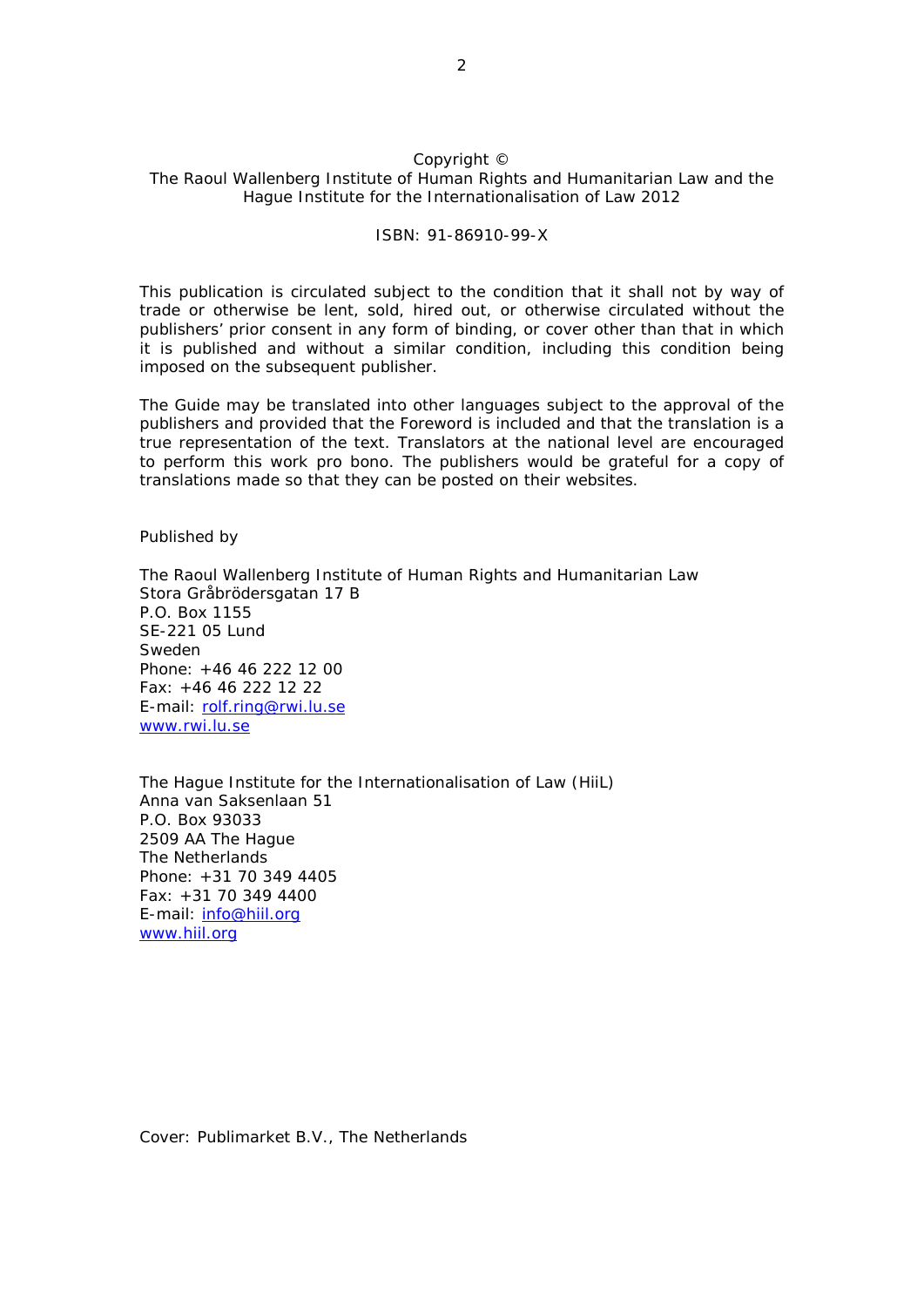# **Rule of Law**

# **A Guide for Politicians**

# **TABLE OF CONTENTS**

| 1                                                                    |  |  |
|----------------------------------------------------------------------|--|--|
| $\mathbf{2} \cdot$                                                   |  |  |
| The meaning of the rule of law at the national level 7<br>2.1        |  |  |
| 2.1.1                                                                |  |  |
| 2.1.2 The rule of law and the responsibility of politicians 9        |  |  |
| Three constituent elements of the rule of law: legality,<br>2.1.3    |  |  |
| 2.2 Rule of law requirements at the national level  11               |  |  |
|                                                                      |  |  |
| 2.2.2 Publicity, clarity, non-retroactivity and stability 12         |  |  |
|                                                                      |  |  |
|                                                                      |  |  |
|                                                                      |  |  |
|                                                                      |  |  |
|                                                                      |  |  |
|                                                                      |  |  |
|                                                                      |  |  |
|                                                                      |  |  |
| 2.3 Why is the rule of law at the national level indispensable?. 22  |  |  |
|                                                                      |  |  |
|                                                                      |  |  |
|                                                                      |  |  |
| THE RULE OF LAW AT THE INTERNATIONAL LEVEL 25<br>3                   |  |  |
| The meaning of the rule of law at the international level  25<br>3.1 |  |  |
| 3.2 Rule of law requirements at the international level 26           |  |  |
| 3.2.1 International law must be made public, accessible, clear, and  |  |  |
|                                                                      |  |  |
|                                                                      |  |  |
| Why is the rule of law at the international level<br>3.3             |  |  |
|                                                                      |  |  |
| THE INTERDEPENDENCE OF THE RULE OF LAW AT THE<br>4                   |  |  |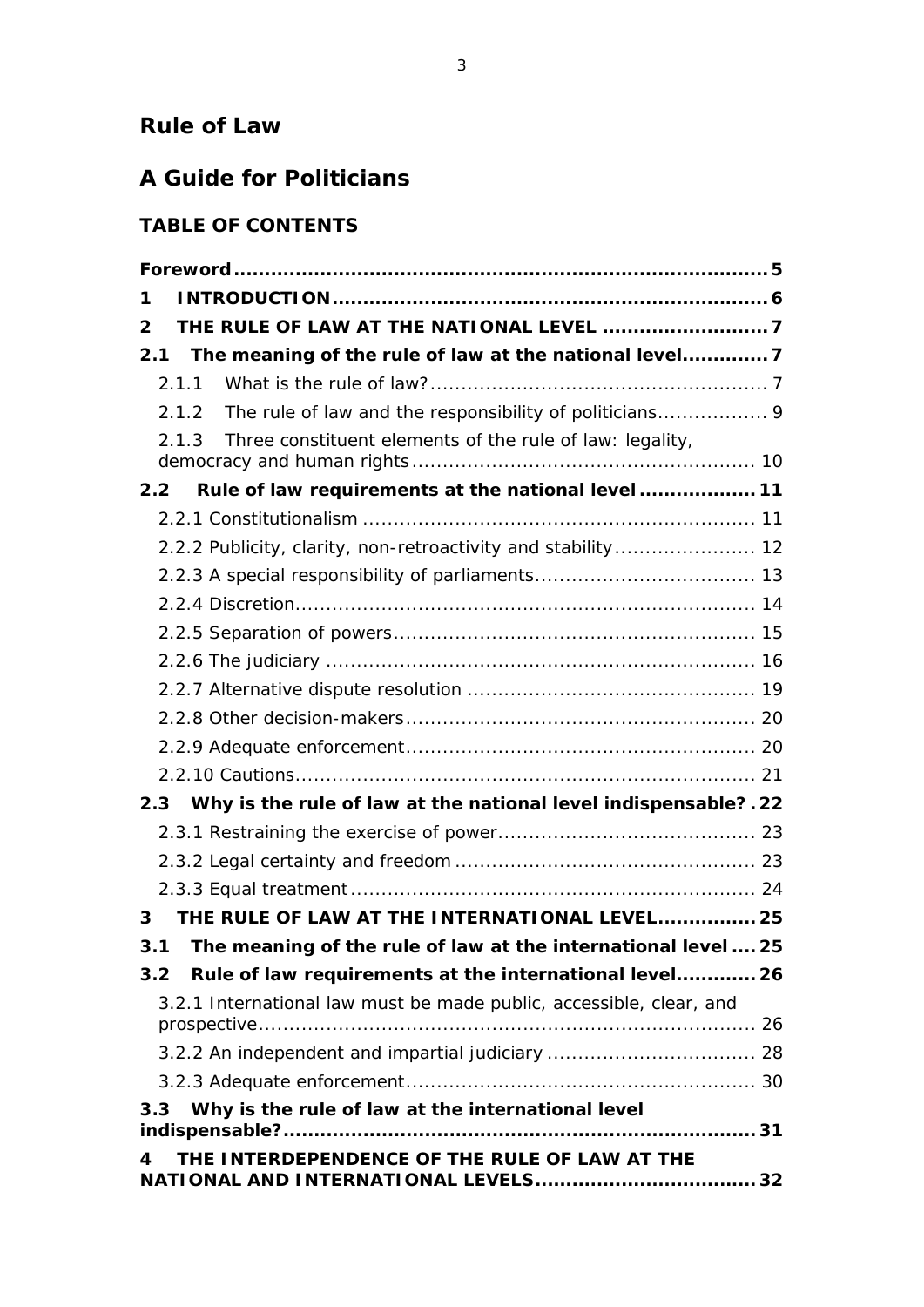| 4.1 The connection between the two levels  32                 |  |
|---------------------------------------------------------------|--|
| 4.2 Why the rule of law at the national level depends on      |  |
| 4.3 Why the rule of law at the international level depends on |  |
|                                                               |  |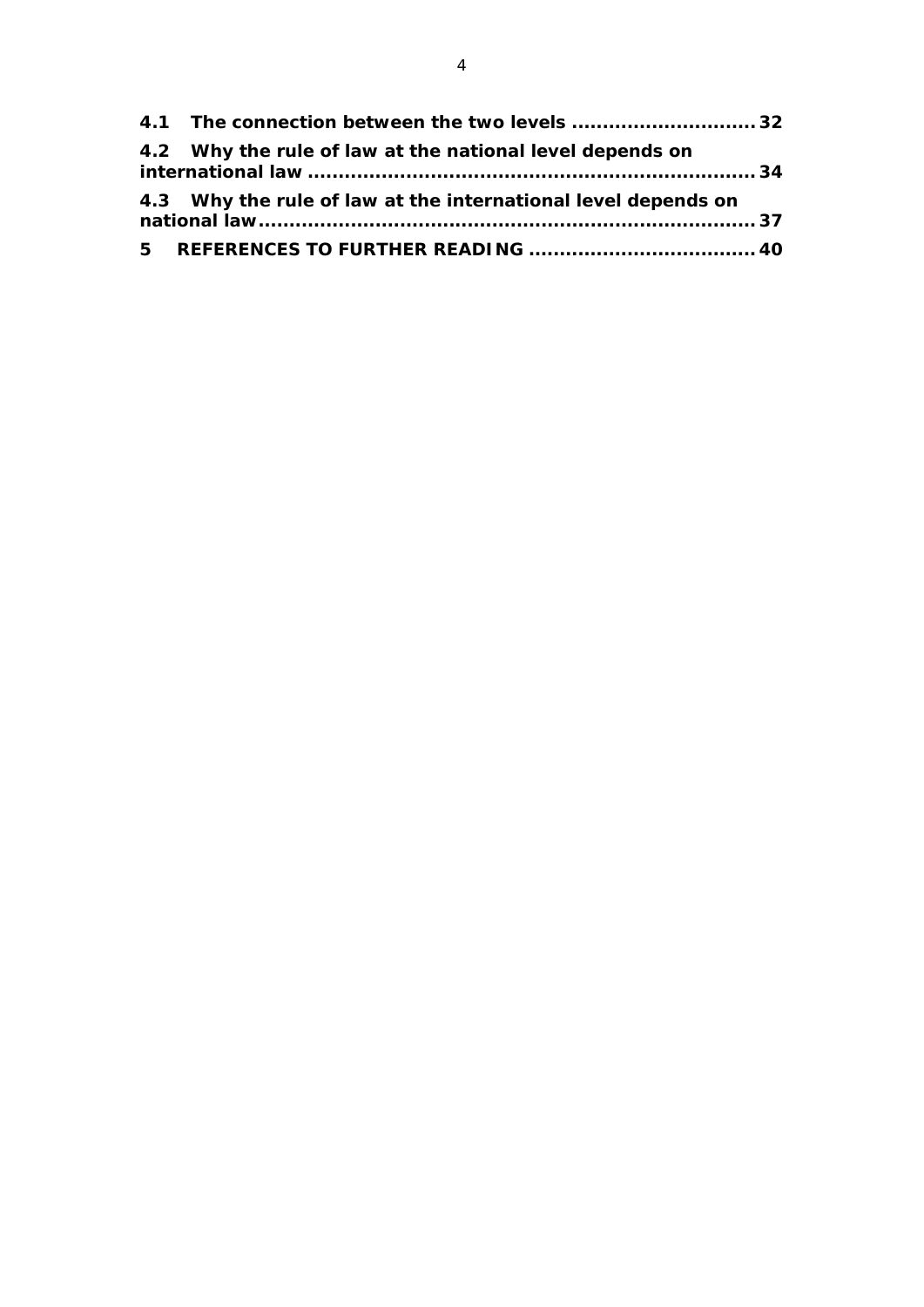#### **Foreword**

<span id="page-4-0"></span>The purpose of this Guide is to provide an orientation for politicians regarding the basic elements of the rule of law.

The Guide was inspired by discussions within the InterAction Council of Former Heads of State and Government. The process of preparing the material was initiated and supervised by the Raoul Wallenberg Institute of Human Rights and Humanitarian Law at Lund University, Sweden, and the Hague Institute for the Internationalisation of Law (HiiL), the Netherlands.

The first draft of the Guide was authored by Dr Ronald Janse, head, rule of law programme, at HiiL, during the Henry G. Schermers Fellowship at the Netherlands Institute for Advanced Study in the Humanities and Social Sciences. Further work was then performed within the two supervisory Institutes. The material was then reviewed by members of the InterAction Council and representatives of the Inter-Parliamentary Union. Valuable comments were also received from individual experts. The final review was made by Dr Hans Corell, Chairman of the Board of Trustees of the Raoul Wallenberg Institute and former Legal Counsel of the United Nations.

A lodestar in the preparation of the Guide has been that it should be as short as possible so that it could be read by busy politicians at various levels. But it should also be useful to other decision-makers and policymakers and to journalists and others who need to orient themselves in the topic. The Guide should also be easy to translate and publish in different languages. This is also the reason why there are no graphical illustrations or pictures in the Guide.

The original language of the Guide is English. However, the Guide may be translated into other languages with the permission of the Institutes, provided the present Foreword is included and that the translation is a true representation of the text. The original is available on the websites of the supervisory Institutes, where translations will also be published.

Lund and The Hague, August 2012

For the Raoul Wallenberg Institute of Human Rights and Humanitarian Law

For the Hague Institute for the Internationalisation of Law

Marie Tuma **Director** 

Sam Muller **Director**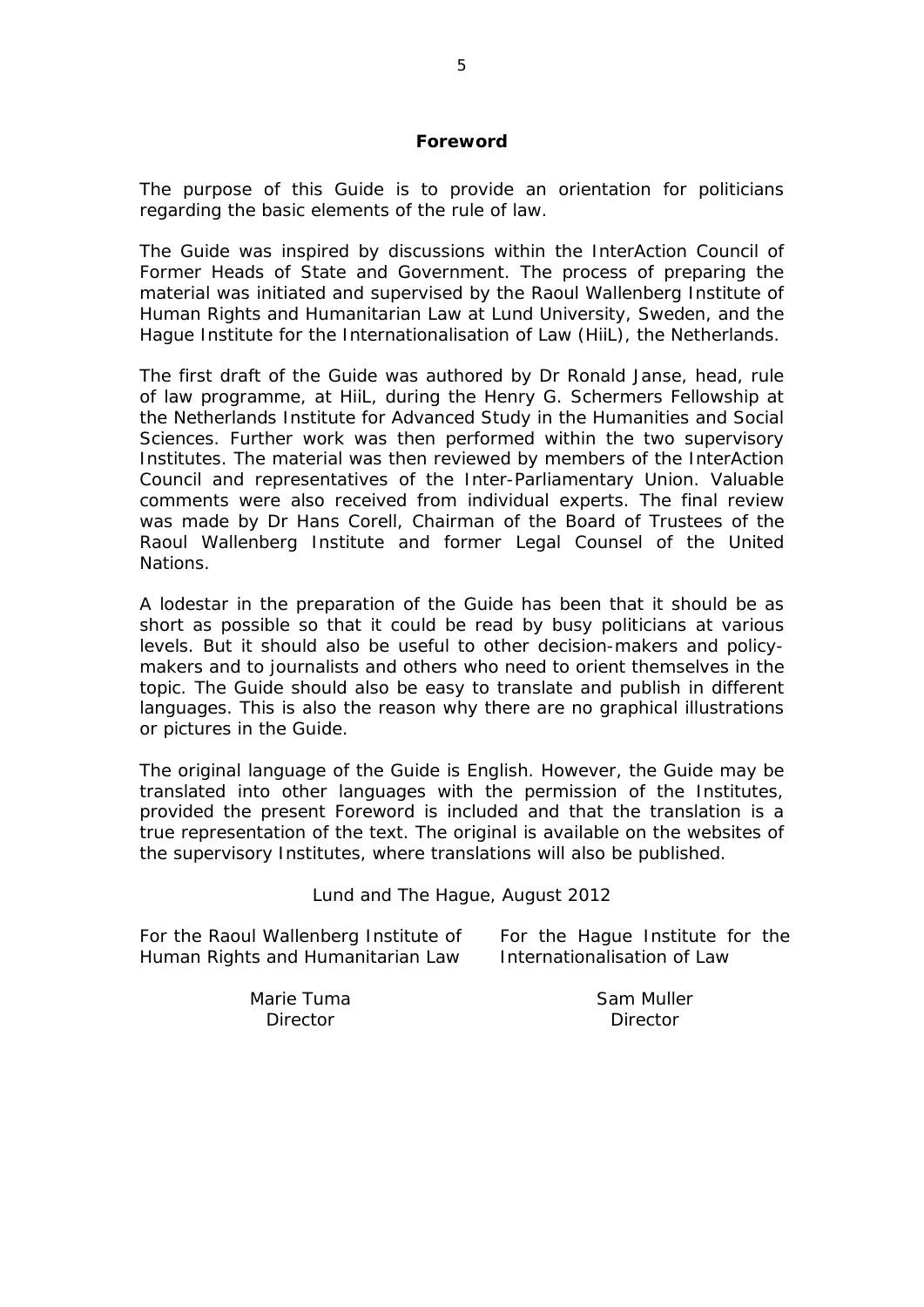## <span id="page-5-0"></span>**1 INTRODUCTION**

The rule of law has become a global ideal and aspiration. It is supported by people, governments and organizations around the world. It is widely believed to be the cornerstone of national political and legal systems. It is also progressively recognized as a fundamental component in international relations.

In the 2005 World Summit Outcome Document, the Heads of State and Government of the world agreed to recognize the need for universal adherence to and implementation of the rule of law at both the national and international levels. A year later, the United Nations General Assembly adopted a resolution on the rule of law at the national and international levels and has continued to do so at its annual sessions thereafter.

In 2010, the General Assembly decided to convene a high-level meeting of the Assembly on the rule of law at the national and international levels during the high-level segment of the sixty-seventh session in 2012.

The aim of this Guide is to explain the basics of the rule of law at both levels. It also explains that the rule of law at the national level partly depends on the rule of law at the international level, and vice versa.

The genesis of the Guide is a discussion among members of the InterAction Council of Former Heads of State and Government in June 2008. In their Final Communiqué from the 26<sup>th</sup> Annual Plenary Session of the Council, held in Stockholm, Sweden, on 25-27 June 2008, they addressed among other questions "Restoring International Law".

As it appears from their website the InterAction Council was established in 1983 as an independent international organization to mobilize the experience, energy and international contacts of a group of statesmen who have held the highest office in their own countries. Council members jointly develop recommendations on, and practical solutions for the political, economic and social problems confronting humanity.

During the preparation of their 2008 Communiqué the point was made that there was a need to raise the awareness of politicians of the basics of international law and the meaning of the rule of law.

This idea was then developed further within the Raoul Wallenberg Institute of Human Rights and Humanitarian Law and the Hague Institute for the Internationalisation of Law (HiiL). It was also discussed in meetings organized by the World Justice Project. In this context readers of the Guide may be interested to see how their country is assessed in the Rule of Law Index referred to at the end.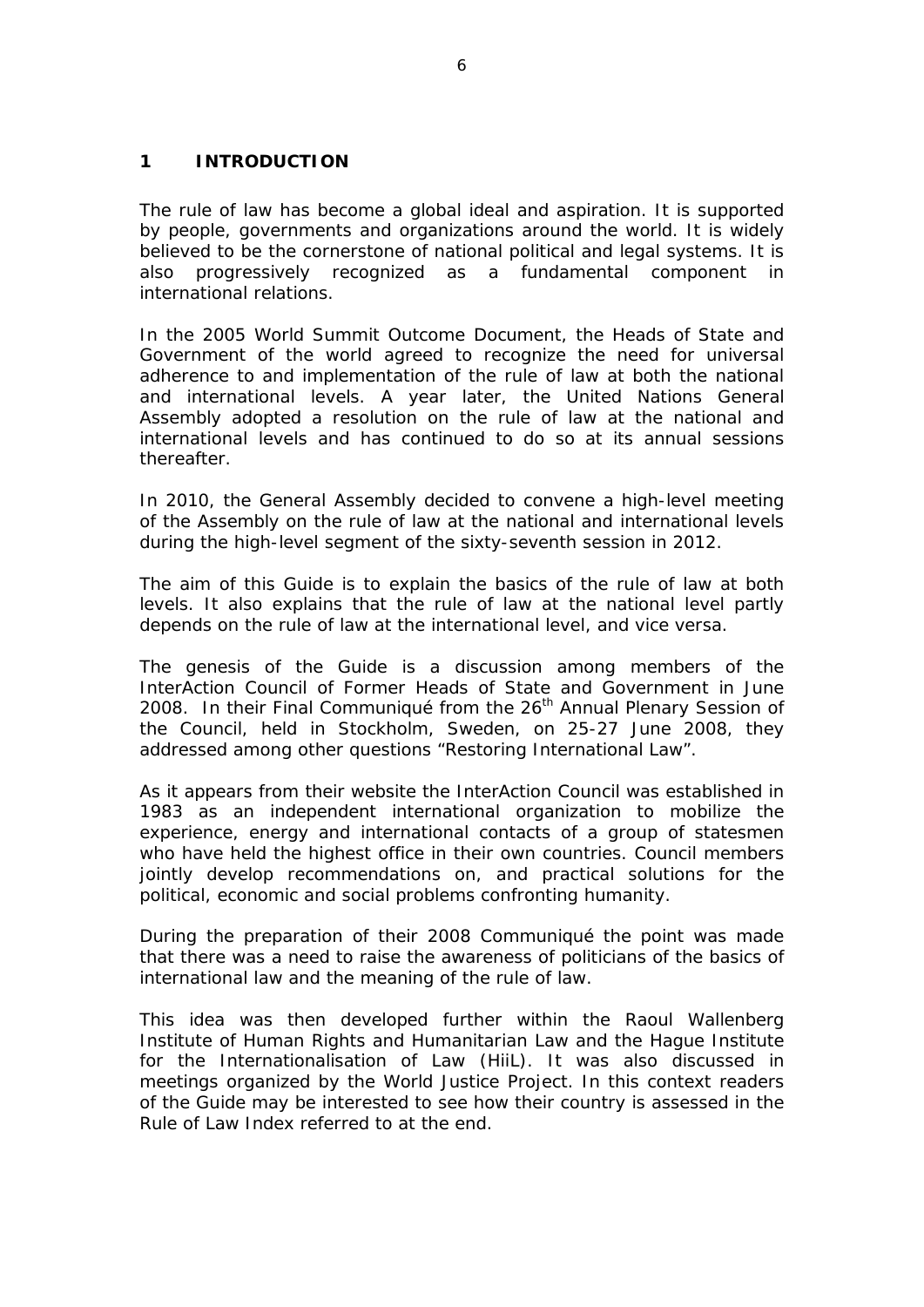In the process, the Inter-Parliamentary Union (IPU) – the international organization of Parliaments, established in 1889 – was also engaged. The IPU is the focal point for world-wide parliamentary dialogue and works for peace and co-operation among peoples and for the firm establishment of representative democracy. One of the aims of the IPU is to contribute to better knowledge of the working of representative institutions and to the strengthening and development of their means of action.

As it appears from the Foreword, representatives of these institutions have been actively involved in preparing this Guide.

There is of course readily available extensive literature on the subject matter. However, it was felt that it would be useful to produce a brief overview of the topic, so that busy politicians would be able to quickly orient themselves in the area with a particular focus on their role and the way in which they can contribute to enhancing the rule of law.

The Institutes are fully aware that the contents of the Guide can be viewed as reflecting only some of the legal systems in the world. But it is their hope that the contents will nevertheless be of use to all concerned. In this context, special attention is drawn to the references made to the material produced by the IPU.

Another aspect is that the Guide might be viewed as focusing more on politicians in very central positions, while less attention is paid to their many colleagues at the local and regional levels within states. This is in a sense inevitable. However, the Institutes hope that the Guide will be useful also to those who perform their important work at those levels.

## <span id="page-6-0"></span>**2 THE RULE OF LAW AT THE NATIONAL LEVEL**

## <span id="page-6-1"></span>*2.1 The meaning of the rule of law at the national level*

#### <span id="page-6-2"></span>*2.1.1 What is the rule of law?*

In essence, the rule of law means that citizens and those who govern them should obey the law.

This simple definition needs some clarification. To what types of issues does the rule of law apply? What is meant by the word law?

The rule of law applies to the relation between national authorities (the government and other parts of the executive branch at different levels and the judiciary) and citizens, residents and other private actors, such as associations and companies. By way of example, it is about how laws should be made or suspects of crimes should be treated or the way taxes should be levied and collected.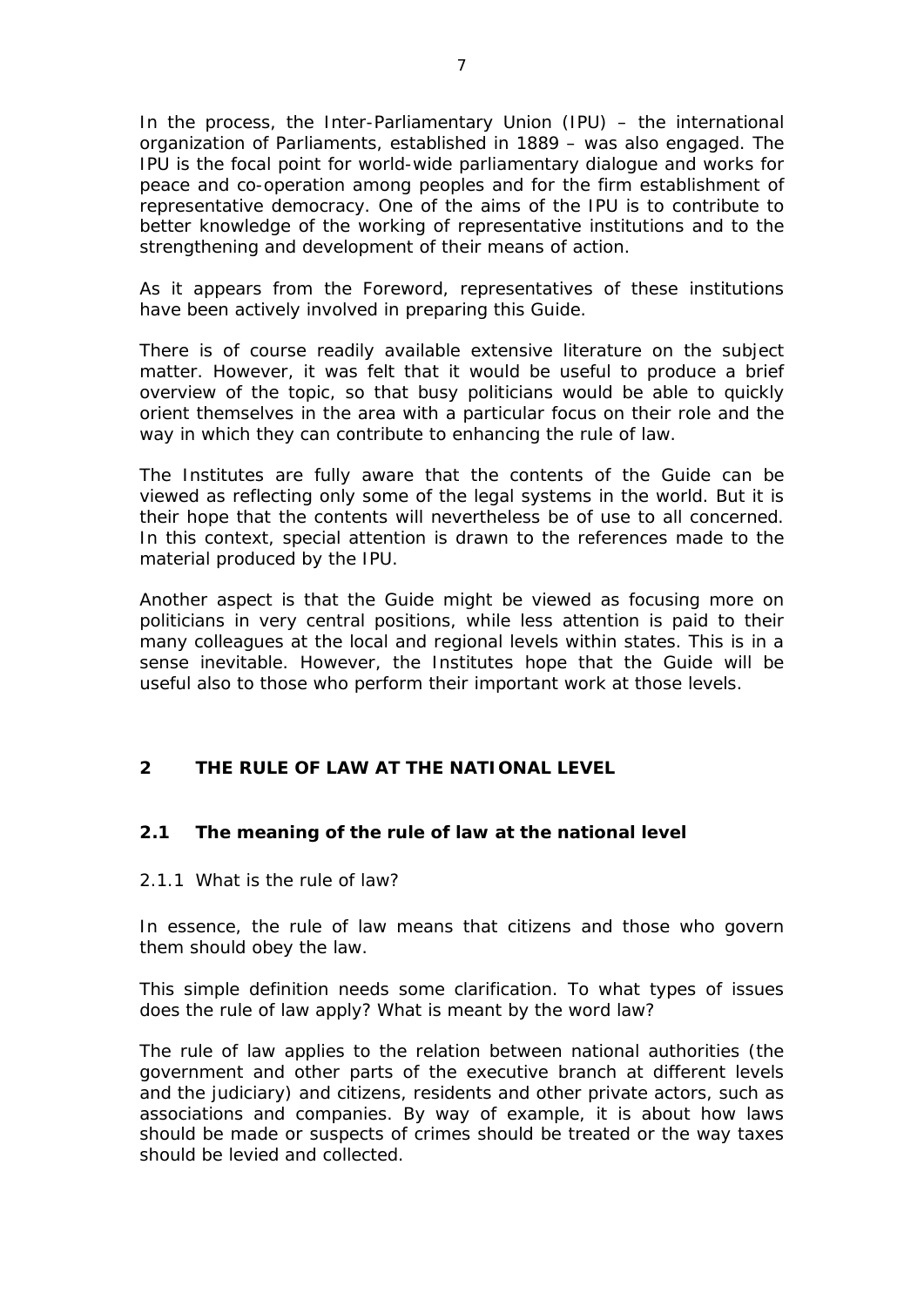The rule of law also applies to what goes on among private actors in society. It is relevant to such issues as buying or selling property, be it a mobile phone or a car, or entitlement to compensation for damage incurred in a traffic accident or family relationships, like marriage, divorce and heritage. It also relates to issues such as the right to cultivate a piece of land or buying or selling land.

In short, the rule of law is relevant both to relations between those who are governed and those who govern and to the relations between private entities, be they physical persons or legal persons, such as associations and companies. This is worth stressing, since there are those who sometimes argue that the rule of law is exclusively concerned with limiting the exercise of governmental power. It is not.

That said, there is a significant difference between the scope of the rule of law in the relations referred to. There are different views with respect to the extent to which law should permeate society. So-called welfare states tend to favour extensive regulation of social and economic affairs by the government, whereas more economically liberal states see a more modest role for the government.

At the same time it should now be clear that the only aim of a state cannot be to ensure "law and order" and nothing else. The fact that the rule of law is intimately connected to the observance of human rights implies that the state must assume certain social functions. This means that the rule of law requires that states legislate and regulate certain social relations including in the economic field. It is however obvious that the level of regulation differs from country to country, partly depending on the level of trust that the government enjoys among the population.

In some countries, many social relations are heavily regulated, whereas in other societies law plays a more limited, even marginal role. But even heavily regulated states acknowledge that it is neither possible nor desirable that the law regulates everything which goes on among people in society. Other types of norms are often more appropriate, for instance religious norms or norms of neighbourliness or the norms of business life. In short, the rule of law is not relevant to all relations among citizens and other private actors.

But the rule of law is always a yardstick when governmental power is exercised. No exceptions are allowed here.

First, whenever an official exercises power, he or she must have legal authority to do so. For example, if an official wants to search a house, the official must possess proper legal authority. That is, the law determines *who* is allowed to exercise which power under which circumstances.

Second, when exercising power, officials must obey the law. For example, when making an arrest, the official is in many jurisdictions under a legal obligation to present a warrant and to inform the person of the reasons for the arrest. The interrogator must advise the suspect that everything the latter says can and will be used against him or her in a court of law.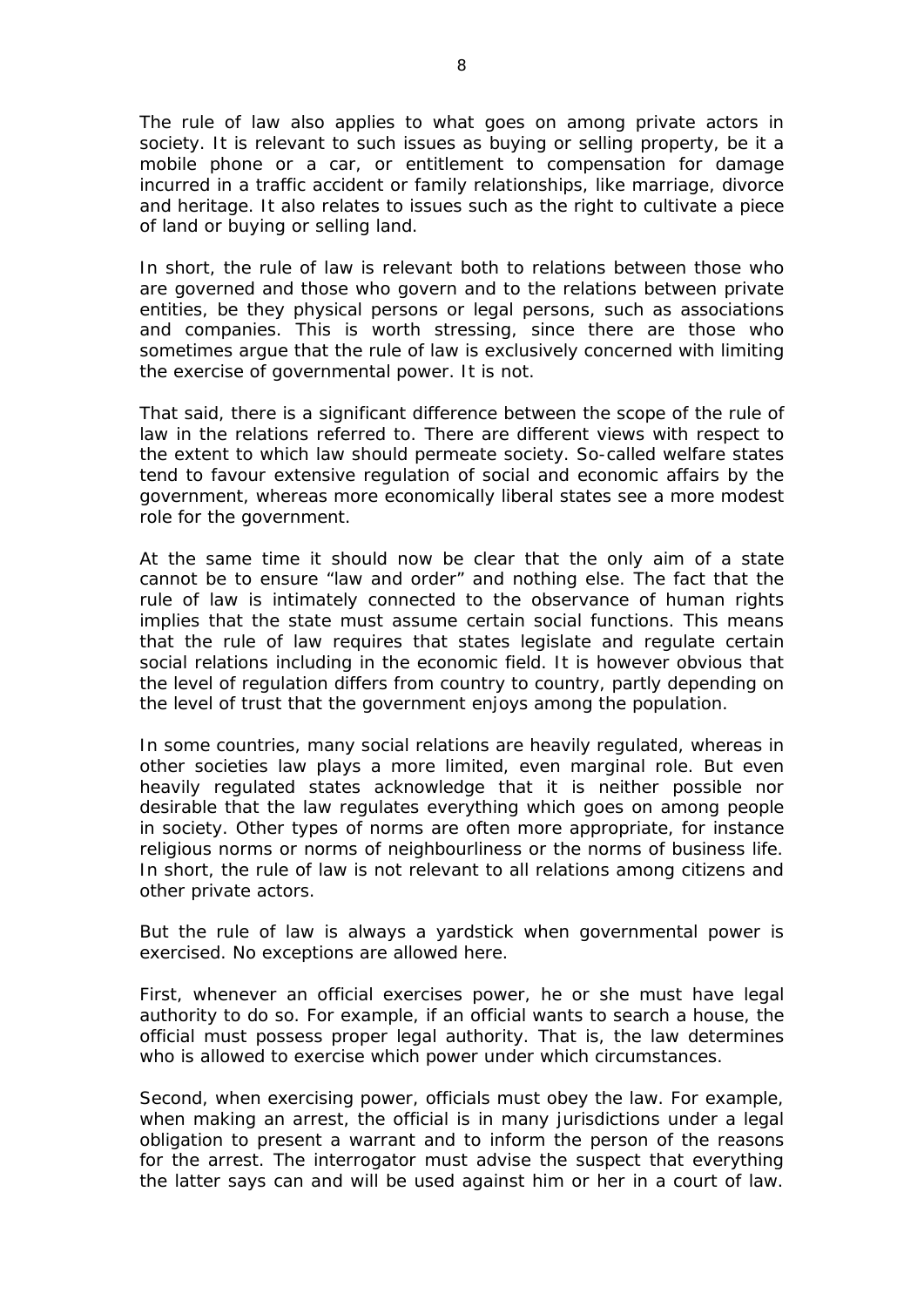The law determines *how* power is to be exercised. This can also be referred to as "due process" which is designed, by way of example, to protect the rights of individuals and protect them from being put in jail without charge, and which makes sure that people have access to lawyers if they are charged or arrested.

To sum up: the rule of law subjects the exercise of power to law, and it is relevant also to relations among individuals and private entities.

## <span id="page-8-0"></span>*2.1.2 The rule of law and the responsibility of politicians*

For the ordinary citizen, it is extremely important, for reasons that will be explained shortly, that the exercise of political power is subjected to law. It is decidedly not a good thing when the government can do as it pleases at whim as in a dictatorship. It is important that their own behaviour and that of their fellow citizens is subject to law, because the law facilitates a stable and predictable environment which is conducive for everything from personal security of individuals and their liberty to safe business transactions.

But the rule of law does not require that all or even most of the behaviour of citizens is subjected to ever more laws and legal regulations. Quite the contrary, citizens are often justifiably opposed to subjecting too much of their own behavior to laws and regulations. More laws could mean less freedom of action.

As a policy-maker, on the other hand, the politician may have to take a different position. There are situations where an absence of law is a defect, a weakness, a danger, an undesirable state of affairs from the perspective of the rule of law. Those who exercise power should not be able to prescribe penalties or similar sanctions on others without being guided by clear legal rules. Nor should they be able to distribute benefits or grant favours without legal authority and without being guided by legal rules.

A politician should also be vigilant that other policy-makers and officials are not free to exercise power as they please. In short, as a policy-maker, a politician should not be in favour of being free to do as he or she pleases, but be content to be entirely bound and constrained by law. A politician should strive for a system where the exercise of authority is done according to law.

Thus, as far as the exercise of political power is concerned, politicians, whatever their position in the political system, should never allow officials, let alone themselves, to operate outside the law, either by exercising a power they are not entitled to employ, or by using it in a way that violates the law.

This is especially relevant for politicians working in the executive branch of government. The temptation to sidestep the law to get things done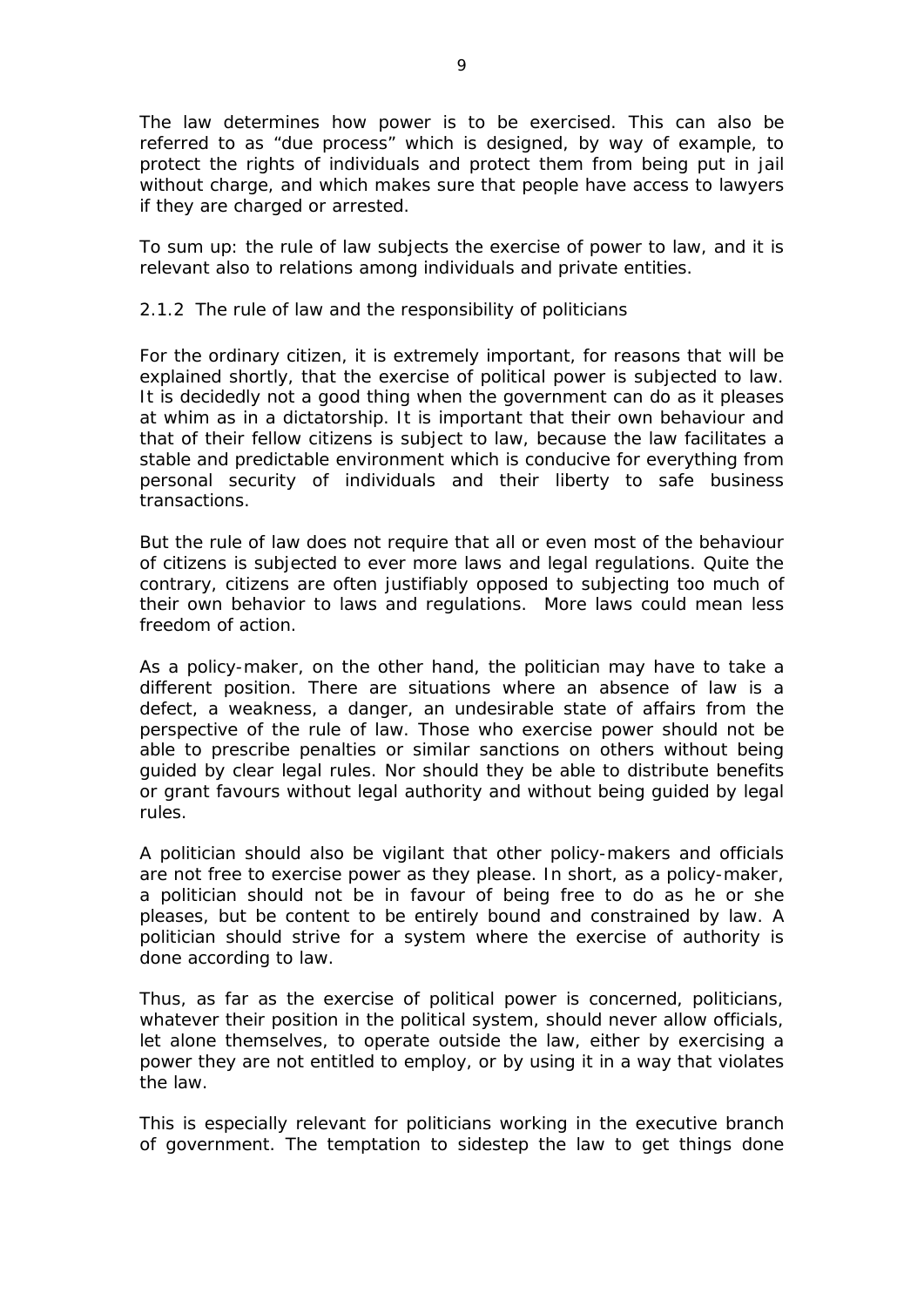quickly, without burdensome substantive and procedural limitations, is the greatest in this branch.

Politicians working in the legislative branch should always be mindful that the exercise of power is sufficiently limited by law. If they discover that the law allows for too much discretion, they should feel obliged to make the necessary adjustments to the existing legislation. Recently, antiterrorist legislation has proved to be an area where the danger of overbroad definitions is high and fundamental rights are easily eroded.

The responsibility of a politician, whatever his or her position, is to ensure that governmental power is subjected to law and exercised in accordance with the law.

<span id="page-9-0"></span>*2.1.3 Three constituent elements of the rule of law: legality, democracy and human rights*

An essential question which must be asked with respect to the definition of the rule of law is: what, exactly, does the word law mean in the expression the rule of law? Three aspects can be distinguished.

Firstly, the rule of law entails that laws are rules which possess a set of formal characteristics. These characteristics are called formal because they say nothing about the content or substance of the laws. An example of a formal characteristic is that an enactment contains the features that demonstrate that it is a piece of legislation, that it is published in a national legal gazette, and that the quality of the issuance is such that those to whom it is addressed are able to understand it.

The second aspect concerns the way in which laws are brought about. There are broadly two options. Laws can be made by persons who have been elected by and are accountable to the people or by persons who have not been elected. They can be made democratically or in a system where there is no democracy. It goes without saying that the rule of law can only be fully realized in a democratic political system.

It should however be noted that not all laws in a country are enacted through parliament or another elected body. Law-making power can be delegated to other bodies, notably regional or local agencies. And in some democratic systems there may also be representatives in parliament who are not elected. The main thing is that those to whom legislative power is entrusted are subject to the law and appropriate constitutional oversight.

This is not to deny that the formal characteristics of the rule of law can be realized to some extent also in some non-democratic political systems. In these systems, politicians may exercise power through laws, but are usually not subject to laws themselves. These systems are characterized by rule *by* law, not by the rule *of* law.

The third aspect concerns the content of the law. Here, the crucial element is that the rule of law requires respect for human rights. This is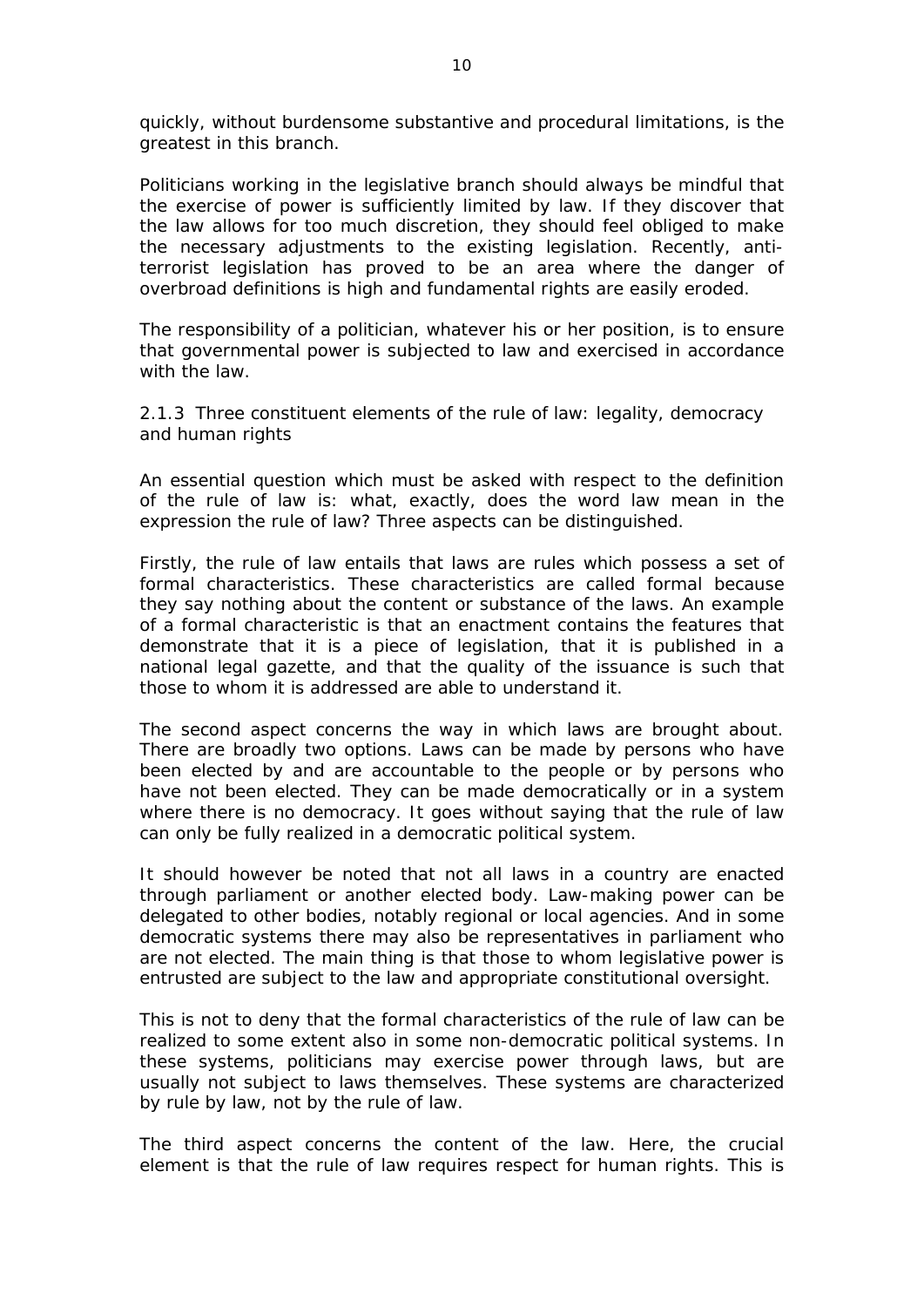true in particular with respect to civil and political rights. It is hard to imagine, for example, how the rule of law can exist without respect for the rights to free speech and association. But also other human rights come into play here, including economic, social and cultural rights.

In this Guide, the two latter aspects of the rule of law – democracy and human rights – will be addressed in the proper contexts below, since they are significant issues in their own right. The continuing focus on the Guide will be on what is distinctive about the rule of law.

This is not to say that one should lose sight of the requirement that the laws must be legitimate in the sense that the competent legislator is trusted by the citizens. Basically, this trust can only be established through a democratic process, in particular by a national assembly or a parliament elected by secret ballot.

## <span id="page-10-0"></span>*2.2 Rule of law requirements at the national level*

## <span id="page-10-1"></span>*2.2.1 Constitutionalism*

A basic requirement of the rule of law may be labelled constitutionalism. In essence, this means that there must be a body of fundamental laws in a legal system, which defines the executive, legislative and judicial powers of the state. The fundamental laws must lay down which bodies in the state are responsible for the exercise of these powers and how these powers are to be exercised, both among these bodies and vis-à-vis citizens and other private entities.

Most importantly, this legislation must define in general terms what the limits of the exercise of the various powers are. In other words, the constitution must provide the basic structure and rules of the legal system and tell who is entitled to exercise which powers and how. Without such a basic legal framework, it is not possible to measure with reasonable accuracy the government's fidelity to the rule of law.

This set of basic laws is mostly laid down in a formal, written document which is meant to be an exhaustive summary of the basic laws and is called "the constitution".

Regrettably, there are states with written constitutions which do not at all reflect the way power is actually exercised or fulfil the requirements of such a framework. In such states, the written constitutions are no more than an exercise in window-dressing.

One should also be aware that there are states with unwritten constitutions. There are also states (for example Israel) where there is a mix of various laws and documents of a constitutional nature. Such systems can also exist in conjunction with a written constitution. It goes without saying that politicians have an obligation to familiarize themselves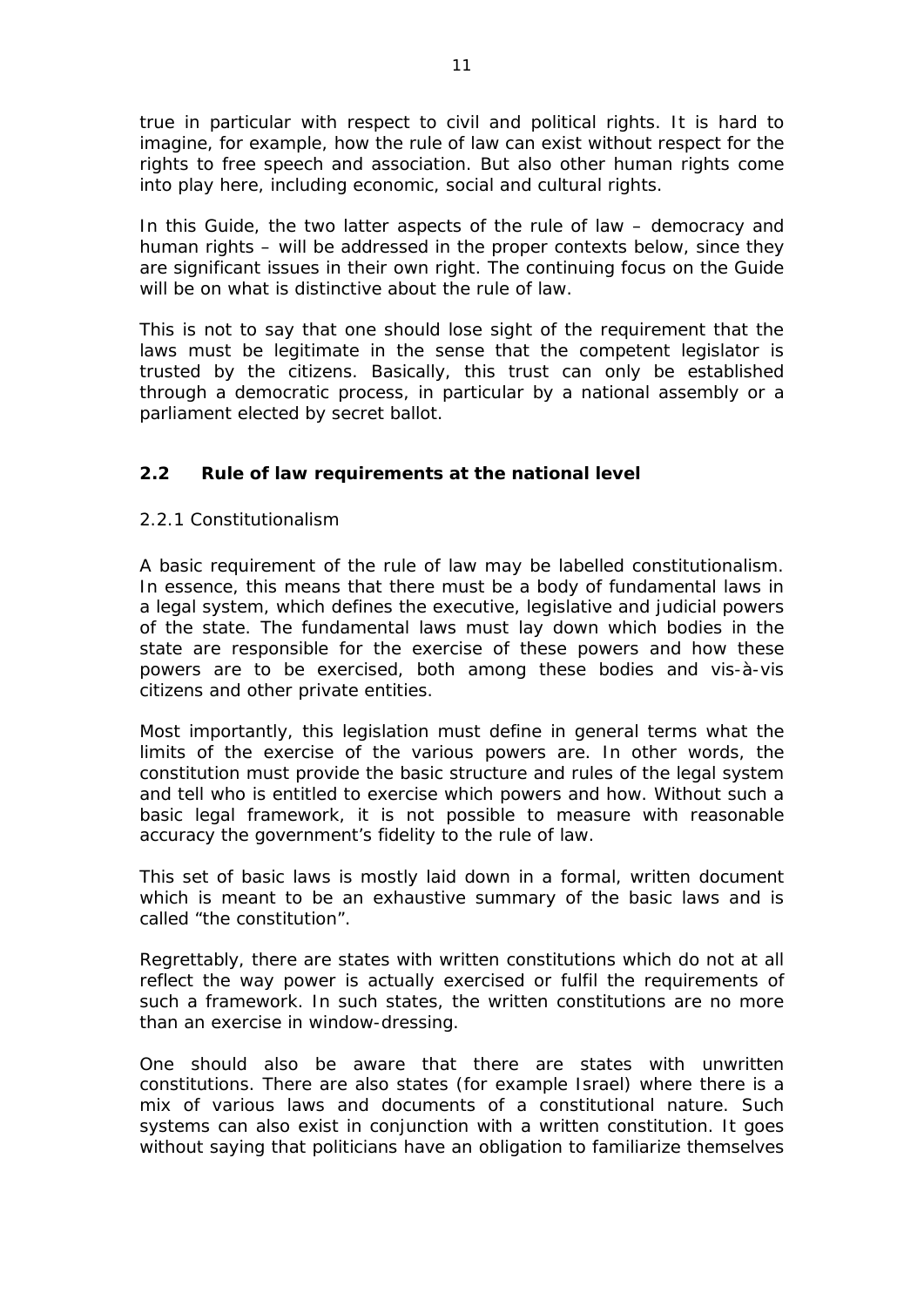with the constitution of their countries. In some countries there are introduction or training seminars for new members of parliament.

#### <span id="page-11-0"></span>*2.2.2 Publicity, clarity, non-retroactivity and stability*

It is obvious that rules can only guide conduct if the people to whom they are addressed are aware of their existence. Laws must therefore be promulgated, that is, made public.

Furthermore, the laws must be sufficiently clear, since people cannot obey laws if they do not understand them.

It is also important that laws apply prospectively, not retroactively. This principle of the non-retroactive application of the laws is especially important in criminal law. This is why this principle is enshrined in the Universal Declaration of Human Rights (1948). Its Article 11, paragraph 2 states that "No one shall be held guilty of any penal offence on account of any act or omission which did not constitute a penal offence, under national or international law, at the time when it was committed…". International and regional human rights conventions have subsequently reaffirmed this fundamental right.

There is, however, one important exception to this rule, namely responsibility for certain international crimes. This follows from Article 15, paragraph 2, of the International Covenant on Civil and Political Rights, which reads: "Nothing in this Article shall prejudice the trial and punishment of any person for any act or omission which, at the time when it was committed, was criminal according to the general principles of law recognized by the community of nations." Other human rights treaties have similar provisions. The jurisdiction of the International Criminal Court under the Rome Statute (1998) should also be mentioned in this context.

Furthermore, laws and in particular constitutions must be stable over time. They must not be amended or changed too often. If laws change frequently, it will be difficult to follow them. Frequent changes also lead to permanent uncertainty about the content of the law. Moreover, actions which involve long-term planning become impossible. For example, if one considers setting up a business, it is important to know whether laws with respect to taxes and tax breaks are likely to remain roughly what they are in the near future.

Obviously, stability is a matter of degree. It is not possible to fix a period within which laws must remain what they are. Moreover, stability is more important in some fields of law than in others. A rule of thumb is that laws which regulate matters that require careful planning and long-term decisions must change less frequently than laws which deal with subject matters where more short-term decisions are common.

In one of its landmark cases, *Sunday Times v. United Kingdom* (1979), the European Court of Human Rights summed up many of the requirements just mentioned: "The law must be adequately accessible: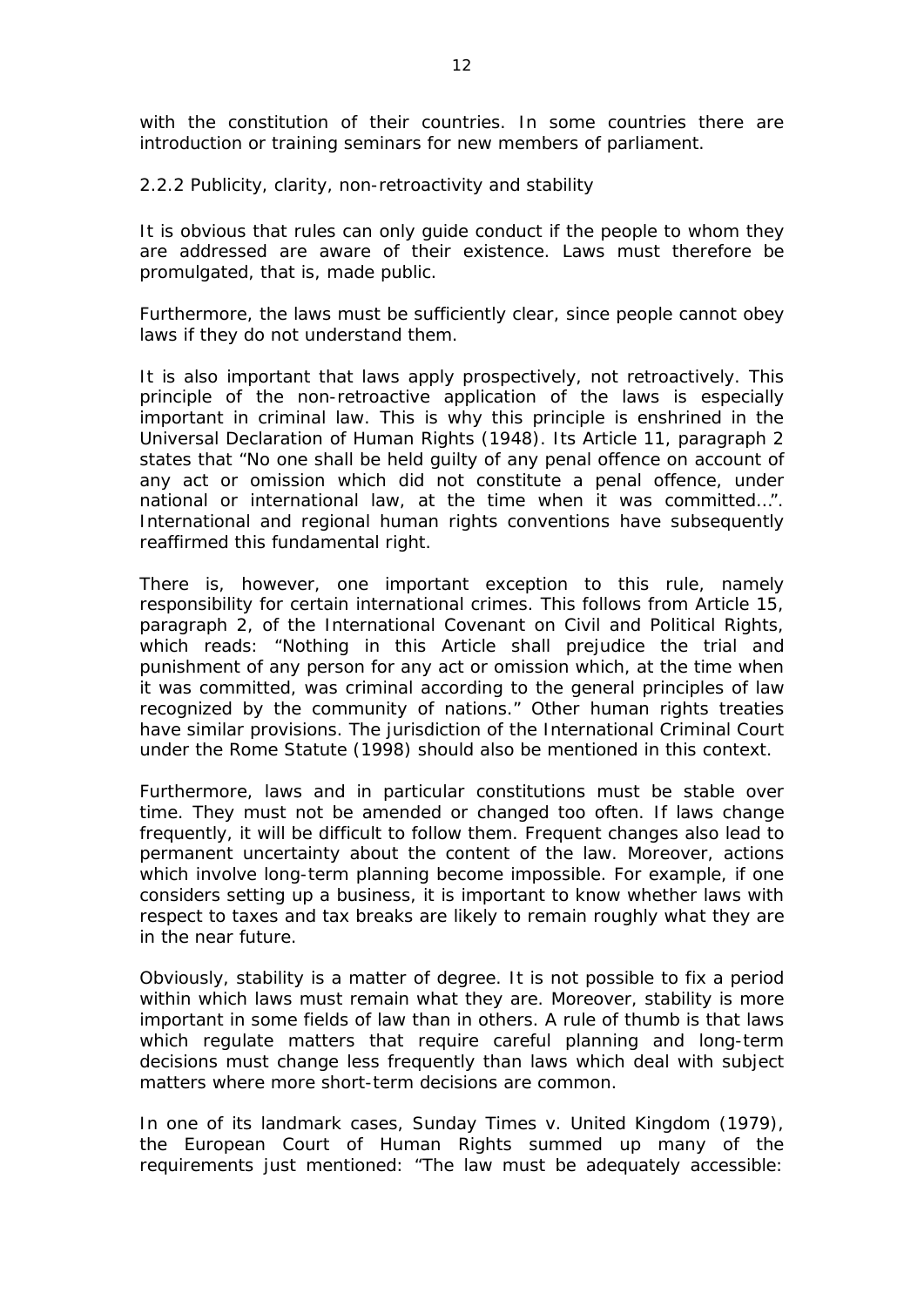the citizens must be able to have an indication that is adequate in the circumstances of the legal rules applicable to a given case…a norm cannot be regarded as a 'law' unless it is formulated with sufficient precision to enable the citizen to regulate his conduct: he must be able – if need be with appropriate advice – to foresee, to a degree that is reasonable in the circumstances, the consequences which a given action may entail."

## <span id="page-12-0"></span>*2.2.3 A special responsibility of parliaments*

Parliaments bear a special responsibility for upholding the principles just mentioned. They must ensure that laws are adequately made public, clear, and stable. This needs careful attention. Clarity is not only a matter of precise wording. It also requires consistency between new laws and existing provisions. New provisions, however clearly drafted, may turn out to be confusing when read in conjunction with existing laws and provisions which contain the same words but define them differently. Moreover, clarity can also be undermined by overregulation and a multitude of laws as this easily confuses citizens and officials.

Clear laws thus require adequate legislation techniques and skills among those who draft them. This work may be performed by parliamentarians, but is most often done by civil servants working for the parliament or for ministries. In a legal system which aspires to respect the rule of law, it is important that such persons have adequate training and sufficient skills to perform their work.

To ensure the quality of legislation, it is also important that in the legislative process advice is sought from independent institutions both in the public and private sector, in particular from non-governmental organizations, trade unions and the business community. Furthermore, exchanges with parliamentarians and officials from other countries have often proved very useful in improving legislative skills and techniques.

Some parliaments have legislative training and drafting institutes that provide training in legislative drafting techniques to parliamentary staff also from other countries. India could be mentioned as an example. The Inter-Parliamentary Union can provide information about this.

Publicity is also more than a formal announcement in an official gazette. It is simply not possible for citizens and officials to keep themselves informed about new laws and changes in the law simply by referring them to such publications. Given the enormous amount of information that people have to digest on a daily basis, publicity requires that those affected by legal changes are actively informed.

Even if it is the task of the executive to organize and carry out such information campaigns, parliament must keep an eye on whether this is done satisfactorily. The Internet can be a very useful tool in making law known and accessible to various audiences. In societies where printed material and the Internet are not easily accessible, other means have to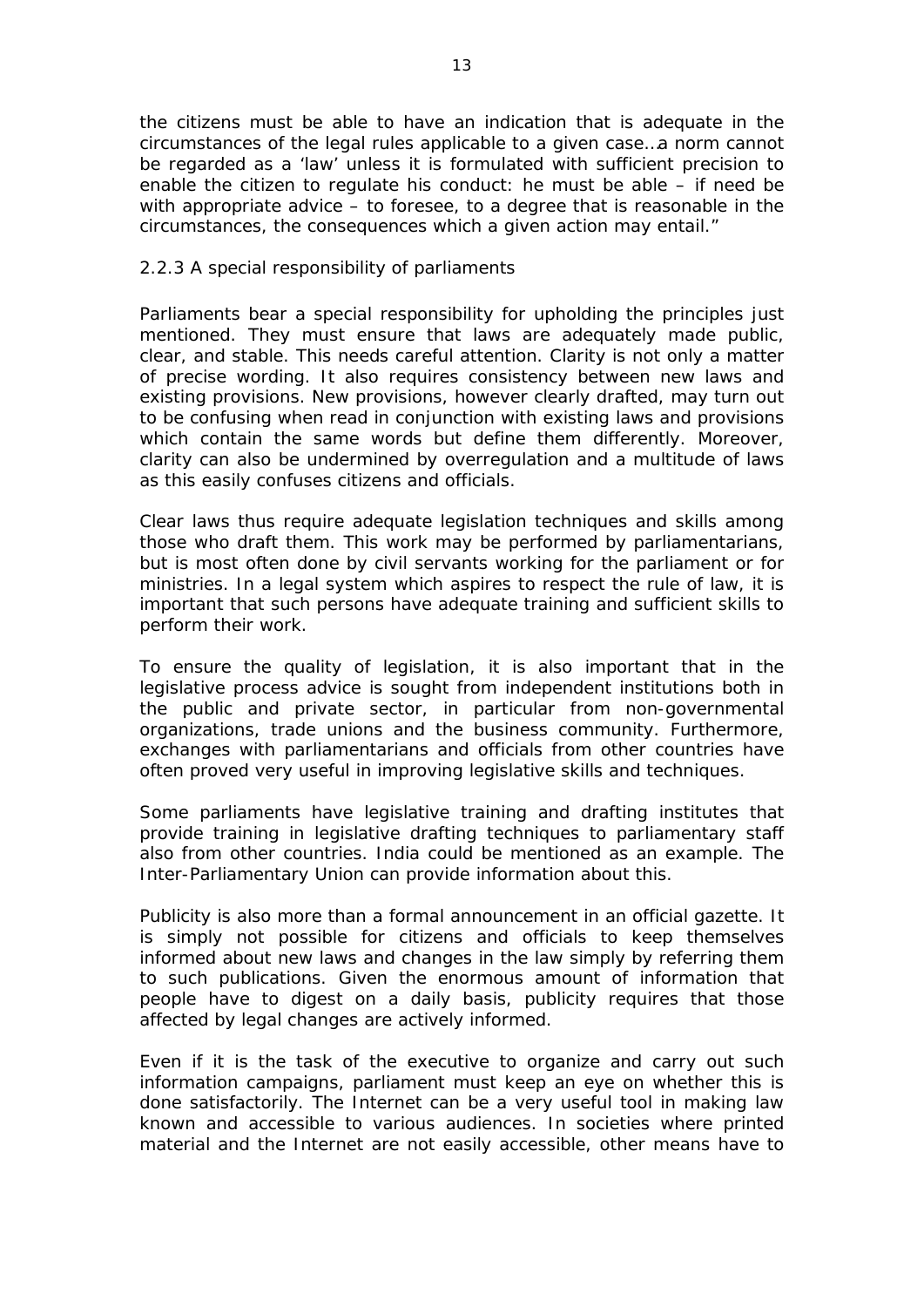be employed. Also here, the Inter-Parliamentary Union can provide further information.

Although the prohibition on the retroactive application of laws, mentioned above, is primarily aimed at the judiciary and the executive, especially public prosecutors, parliaments have a responsibility here too. Particularly in criminal law, where the prohibition on the retroactive application of laws is most important, prosecutors and judges are all too often confronted with provisions which were drafted a long time ago and which may no longer provide adequate guidance to current legal problems. Parliaments can and should see to it that such situations are avoided by checking regularly whether the wording of laws in statute law, especially old provisions, is still in conformity with contemporary standards and views among the general public, the legislature and lawyers. The prohibition on the retroactive application of laws benefits greatly from regular review and, if necessary, amendment of laws.

Also the executive has an important role to play in upholding the requirements of legality. The clarity and publicity of laws is greatly enhanced when the executive ensures that groups for which particular laws are especially important, are being kept up to date and that the language of these updates is tailored to these different audiences. The Internet can play an important role here. It is important to reach out, either via the Internet or other media, to lawyers' organizations, professional organizations, non-governmental organizations, legal aid offices, etc.

## <span id="page-13-0"></span>*2.2.4 Discretion*

The rule of law requires that governmental power is exercised as much as possible through laws, which are general, being adequately made known in advance, etc. But political power cannot in all cases be exercised through laws. Discretion and the exercise of power through particular orders is an inevitable part of governance. To satisfy the standard of the rule of law, however, the authority to exercise such discretionary power or make orders needs to be circumscribed by general rules.

Moreover, the executive should not resort to the use of discretionary powers too lightly. This is of course one of the most difficult issues in the exercise of political power, as threats to national security must sometimes be dealt with in great secrecy and may even require certain restrictions of civil and political rights. The rule of law sometimes needs to be balanced against other important aims. Politicians should act in good faith when they engage in these balancing acts.

Important elements in striking this balance are acts that regulate access to information and how such acts are or should be implemented. Further guidance can be found in recommendations of treaty bodies and in the case-law of international human rights courts.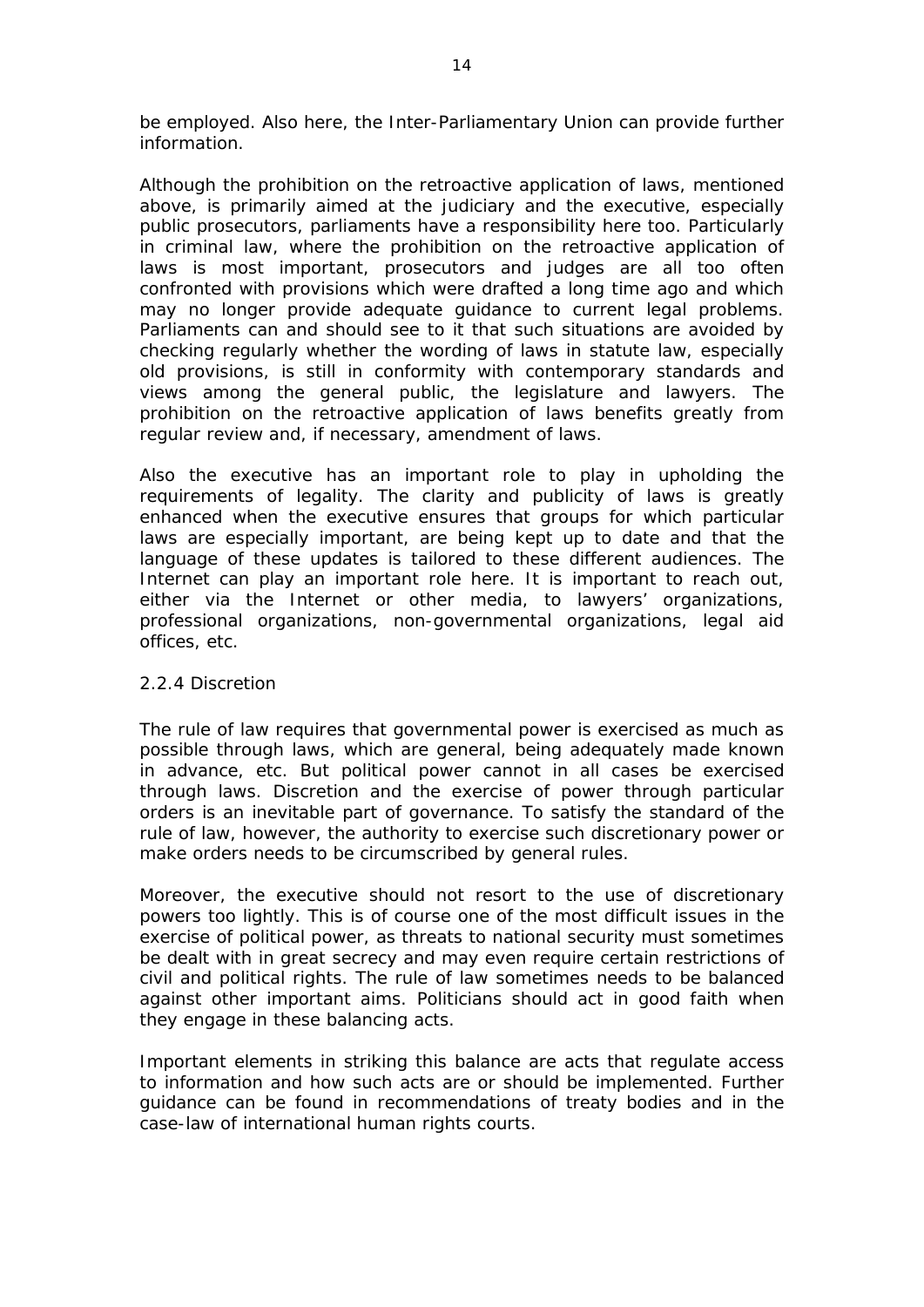The IPU handbook *Parliamentary Oversight of the Security Sector: Principles, Mechanisms and Practices*, describes the legal framework and good practices in this context. Among other things it describes the international principles for dealing with states of emergency , including legality, proclamation, communication, temporality, exceptional threat, proportionality, and intangibility, the latter pointing to specific fundamental rights, from which there can be no derogation.

This handbook also advises that parliament should be actively involved either in the proclamation of a state of emergency or in its ratification once the executive has decreed it. The objective is to prevent the executive from having the sole competence for the adoption of measures of such gravity.

## <span id="page-14-0"></span>*2.2.5 Separation of powers*

The rule of law requires that the main powers, the executive, the legislative and the judiciary, are separated. This separation not only means that these powers are exercised by different institutions (for instance the government, the parliament and the judiciary), but also that individuals cannot be member of more than one of these institutions (for instance the prime minister cannot also be a judge).

Of course, an absolute and strict separation of powers has never in fact existed: in every country there are institutions which take part in the exercise of two powers. A common feature is that the executive can issue certain types of rules (decrees, executive orders etc.) or have joint authority to issue certain types of rules. Moreover, in both civil law and common law countries case-law is regarded as part of the existing laws through the way these laws are interpreted and applied in a specific case. This means that when judges exercise their judicial powers they also contribute to the development of the law at the national level.

Moreover, many countries allow individuals to be part of two institutions at the same time in some cases. For example, in the United Kingdom a cabinet minister may also be Member of Parliament.

In fact, the situation in many countries can best be described as one of a system of checks and balances rather than a strict separation of powers. Power is distributed among various institutions and individuals in such a manner that no institution or person can assume absolute power because the exercise of power is always checked and balanced by the exercise of other powers. A case in point is parliaments exercising oversight over the executive branch.

A proper system of checks and balances is of utmost importance to the rule of law. For instance, the key function of the rule of law, limiting the exercise of power, would not be realized if executive and legislative powers were exercised by the same institution or individual.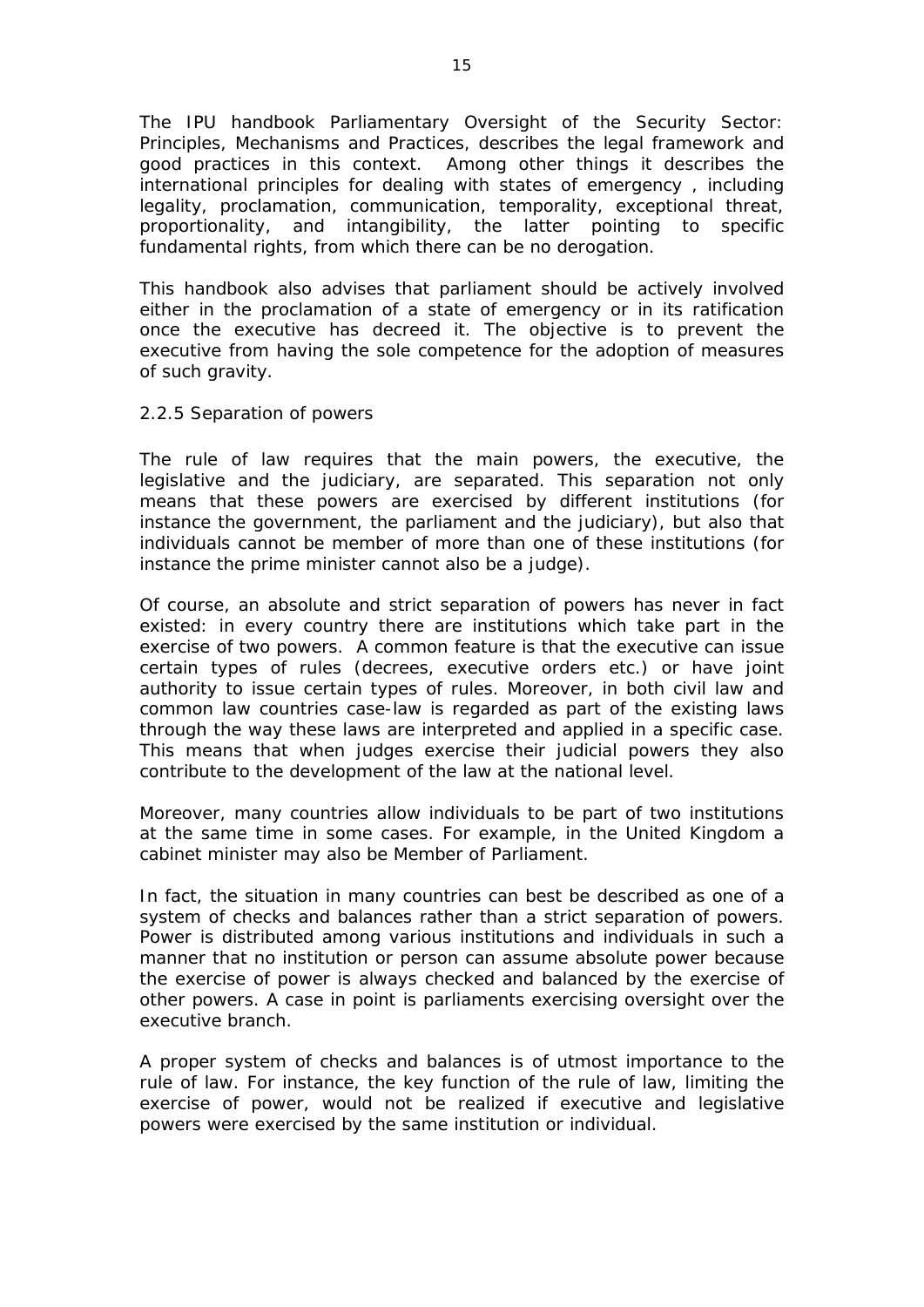#### <span id="page-15-0"></span>*2.2.6 The judiciary*

An indispensable requirement of the rule of law is the presence of an impartial and independent judiciary which, in the last resort, is able to resolve disputes and assure respect for the laws.

In every society conflicts inevitably occur. Some of these conflicts arise in the relation between the government and the citizens. Other conflicts occur in the relations among citizens or other private entities.

Some of these conflicts are about facts. The police accuse a man of taking part in a riot – the man denies that he was there. A woman says a neighbour still owes her money – the neighbour denies she ever borrowed it.

Other conflicts are about law. One person holds that he has a legally valid contract to buy a house because he communicated to the owner that he accepted the price for which the latter had put the house for sale in a local newspaper. The owner argues that there is no contract and that he is not obligated to sell the house, because the advertisement was merely an invitation to start negotiations and not an offer which, if accepted, constitutes a contract in the legal sense.

Conflicts must be resolved according to the law

Conflicts like these must be resolved according to the law. A decision must be made with respect to the facts, the law, and the application of the law to the facts. In the absence of such decisions, conflicts will continue or be settled by other means, in the worst case by force.

In addition, if officials and citizens are to obey the law, they must know which interpretation of the law is correct or how the law is to be applied to facts. A decision by a competent organ can provide this clarity. Its significance thus goes beyond the settlement of the dispute between the parties in a particular case. It helps to ensure more generally that officials and citizens understand the law and can obey it.

#### Independence

Decisions of this kind must be made by a third party, a judge or a court of law. Those who belong to the judiciary must be free from outside pressures. They must decide according to the law and nothing but the law. This means, first of all, that they must be independent from the government. Their judgments must not be influenced by the powers that be. On the other hand, judges must commit to codes of professional integrity and conduct, and be accountable for judging in a fair manner.

This independence must be promoted and ensured by laws regarding issues such as the appointment of judges, the security of tenure, conditions of service, and ways of setting salaries – all of which must be removed as far as possible from the government's influence.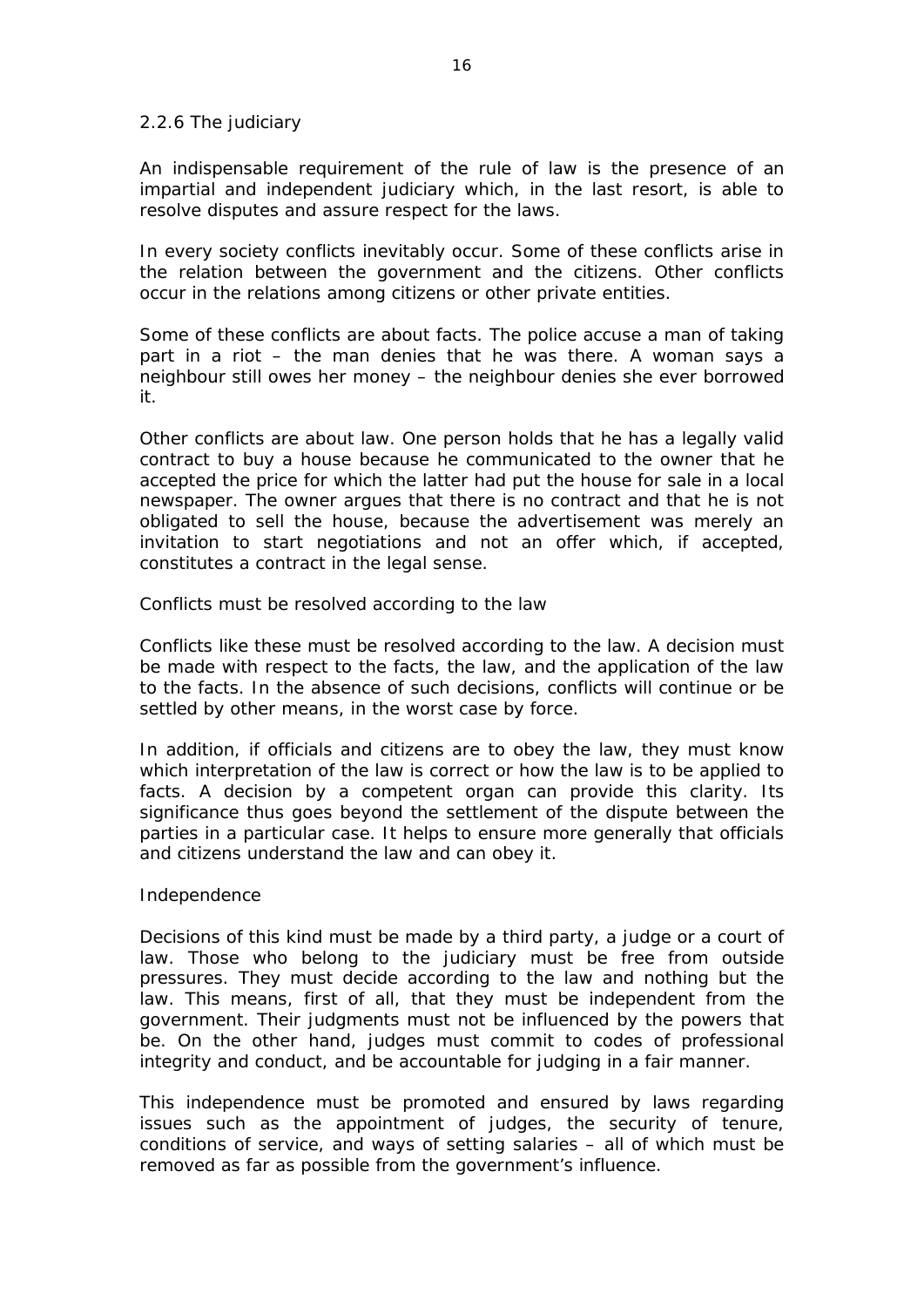#### Impartiality

A judge's freedom from outside pressures means, secondly, that the judge is impartial, in other words that he or she is not biased towards any of the parties in the case at hand. This requires, among other things, that parties, if they have reason to suspect that the judge is biased, have an opportunity to challenge him or her. The result may be that the judge is taken off the case. Judges must also be entitled to recuse themselves in case they have a relationship with one of the parties to a conflict.

One of the greatest threats to the impartiality and independence of the judiciary is corruption. For this reason, adequate salaries, security of tenure, and the like are indispensable. That this must be balanced by obligations to observe codes of professional integrity and conduct appears from the above.

#### Professional ethics

Applying the law correctly, equally for all, uninfluenced by outside pressure, does not only involve adequate rules and arrangements. It also involves high standards of professional ethics and good conduct among all participants in the dispute resolution process.

Judges must also not compromise themselves in their private lives and jeopardize their independence and impartiality by making themselves susceptible to the pressure of outside influences. They must abide by the law, even in apparently trivial cases where many ordinary citizens may habitually have a tendency to disobey the law.

Judges must even be cautious in engaging in activities which, though lawful, could possibly make them susceptible to outside pressure. It is very doubtful, for example, that judges should allow themselves to go gambling in perfectly lawful casinos. The same applies to prosecutors.

#### Role of politicians

It is extremely important that politicians publicly accept and honour the independence and impartiality of the judiciary. Politicians must not, for example, give an opinion on what they consider to be the desirable outcome of a case which is before a court but has not yet been decided by the court. This could be interpreted by judges – and the public at large – as outside pressure to influence the outcome of the case.

Politicians must also refrain from commenting on the details of outcomes of specific cases or suggest that cases have been decided wrongly. This does not mean, of course, that politicians can say nothing at all about case-law; they may wish to amend or introduce laws as a consequence of a judicial decision or a series of such decisions which they do not find in accordance with contemporary standards. But they should limit themselves to very general remarks and in no way suggest that the judges in particular cases have made wrong decisions. As a matter of fact,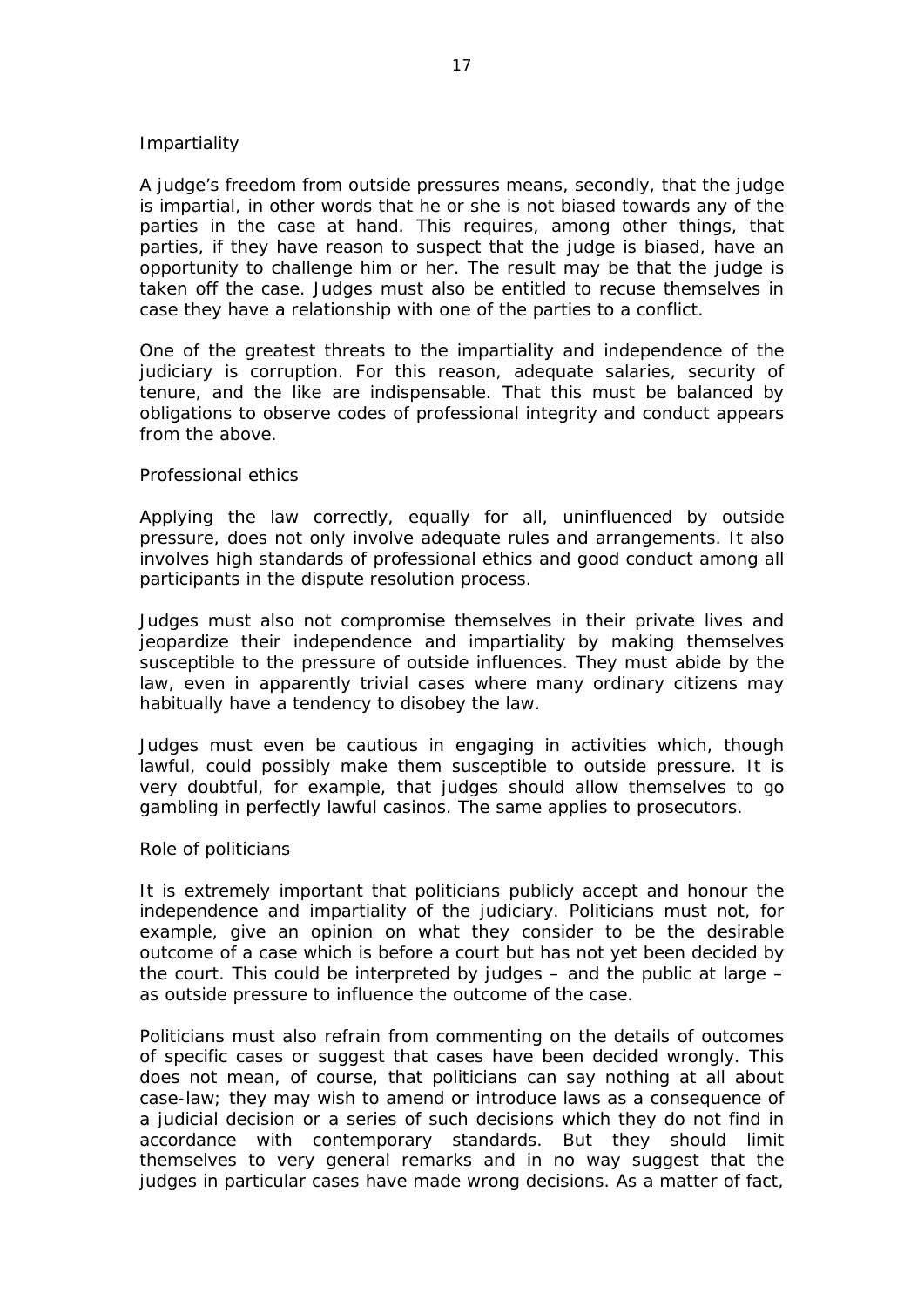the rulings may be fully in accordance with the applicable law. The responsibility then rests with the legislator.

Politicians must also be extremely cautious when they publicly discuss the terms and conditions under which judges are employed. It is highly inappropriate, for example, to respond to the outcome of a particular case by suggesting that security of tenure of judges should be abolished and that judges should be fired when they make the "wrong" decision.

This is not to say that arrangements like the extent of security of tenure of judges cannot be discussed by politicians as long as the rules eventually adopted satisfy the requirement of ensuring the independence and impartiality of the judiciary.

It is a different matter that parliaments must exercise oversight over the executive branch, including the judiciary, to ensure due administration of justice. The exercise of this duty is not an interference with the independence of judges.

#### Courts must be accessible

It is important that courts are accessible. People must not refrain from taking their case to court because this is excessively expensive, troublesome or complicated. Access to justice is an important element in a society under the rule of law.

This means, first of all, that criteria for admitting a case to be heard and decided in a court of law must not be too tough and strict. Some restrictions are inevitable, for too many cases will overload and impair the judicial system. But any restrictions must serve a justified objective and be necessary to achieve that objective.

For example, given the seriousness of punishment and the technical nature of criminal proceedings, it may be justified to require suspects to be represented by lawyers. But mandatory legal representation in small and relatively simple claims cases does not seem to be necessary, provided that judges have adequate authority to apply all relevant law.

Secondly, court costs must be moderate and there must be subsidies for people who cannot afford court costs or attorney fees. A common solution to the dilemma that lawyers' fees can be prohibitive is a legal aid scheme.

For example, under Article 6 of the European Convention of Human Rights, people do have a right to free legal aid in criminal cases. In the landmark case of *Airey v. Ireland*, the European Court of Human Rights ruled that a state, under particular circumstances, also has an obligation to provide legal aid in civil cases. Another aspect is that travel distance to the court must not be too long.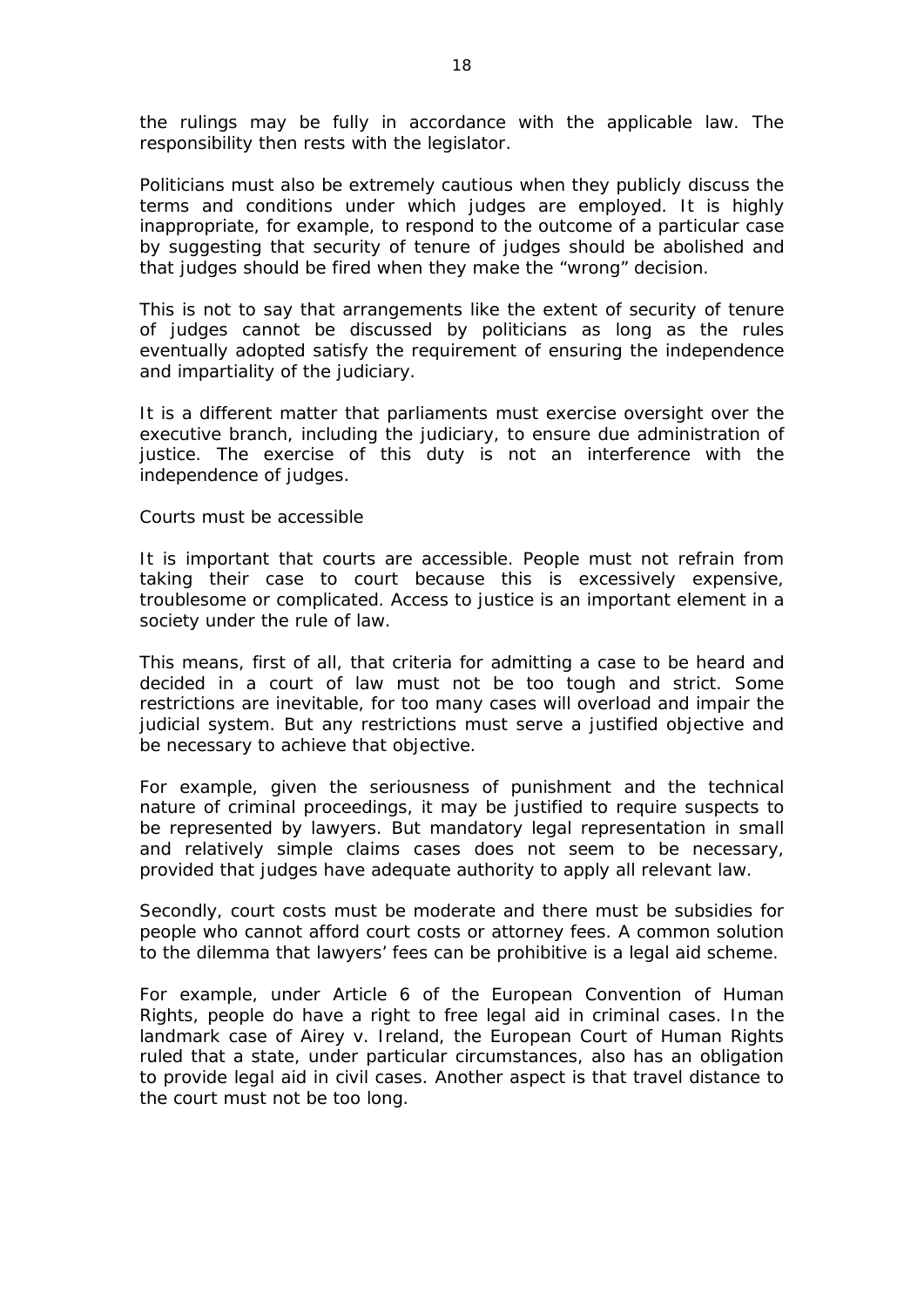#### Justice delayed is justice denied

It is also of greatest importance that court cases do not take too long but are resolved within a reasonable period of time. Justice delayed is justice denied, is a well-known observation. This is one area where parliament should take an interest. In particular, it should be concerned with ensuring that the justice system has the means required to render justice in a timely fashion.

#### Procedures must be fair

Furthermore, the adjudicative procedures in courts of law must be fair. This means, among other things, that hearings in principle are open to the public. It also means that the parties can seek legal representation, that they have adequate time to prepare their arguments, that they are able to respond to the arguments of the other party or parties and that they are entitled to have their case reviewed by a superior judicial body.

#### <span id="page-18-0"></span>*2.2.7 Alternative dispute resolution*

In a rule of law perspective, disputes can also be resolved by other means than the judiciary. Alternative ways to settle and resolve disputes may be perfectly acceptable. As a matter of fact there is a range of methods, including mediation and arbitration, better known as "alternative dispute resolution" that can be resorted to. There are also quasi-judicial institutions, such as the Ombudsman, which may investigate complaints against governmental or organizational abuse of power.

The advantages of all these alternative ways to settle disputes can be many: relatively accessible in terms of costs and distance, relatively quick, better compliance with the outcome, alleviating the case-load of the formal judiciary, etc. Moreover, it is possible to establish small and strongly simplified procedures within the formal judiciary structure, such as small claims courts, mandatory conciliatory proceedings and the like.

To the extent that these alternative procedures within or outside the formal judiciary lead to an increase in the efficiency and effectiveness of dispute resolution, they are not only acceptable from the point of view of the rule of law, they actually strengthen the rule of law. The precondition, however, is that these procedures provide legal protection to all parties, including the rights to a fair hearing, and satisfy the requirements of impartiality and independence.

In this context should also be noted that in many countries there is a National Human Rights Institution (NHRI). Many NHRIs have the mandate to receive and investigate individual complaints and can follow up such complaints with the relevant government institutions. Where appropriate, NHRIs also exercise a conciliatory function, bringing the complainant and respondent together in a confidential process to discuss and reach an agreement on the issues raised. Additionally, NHRIs are typically required by law to report to parliament, and this could lead to changes in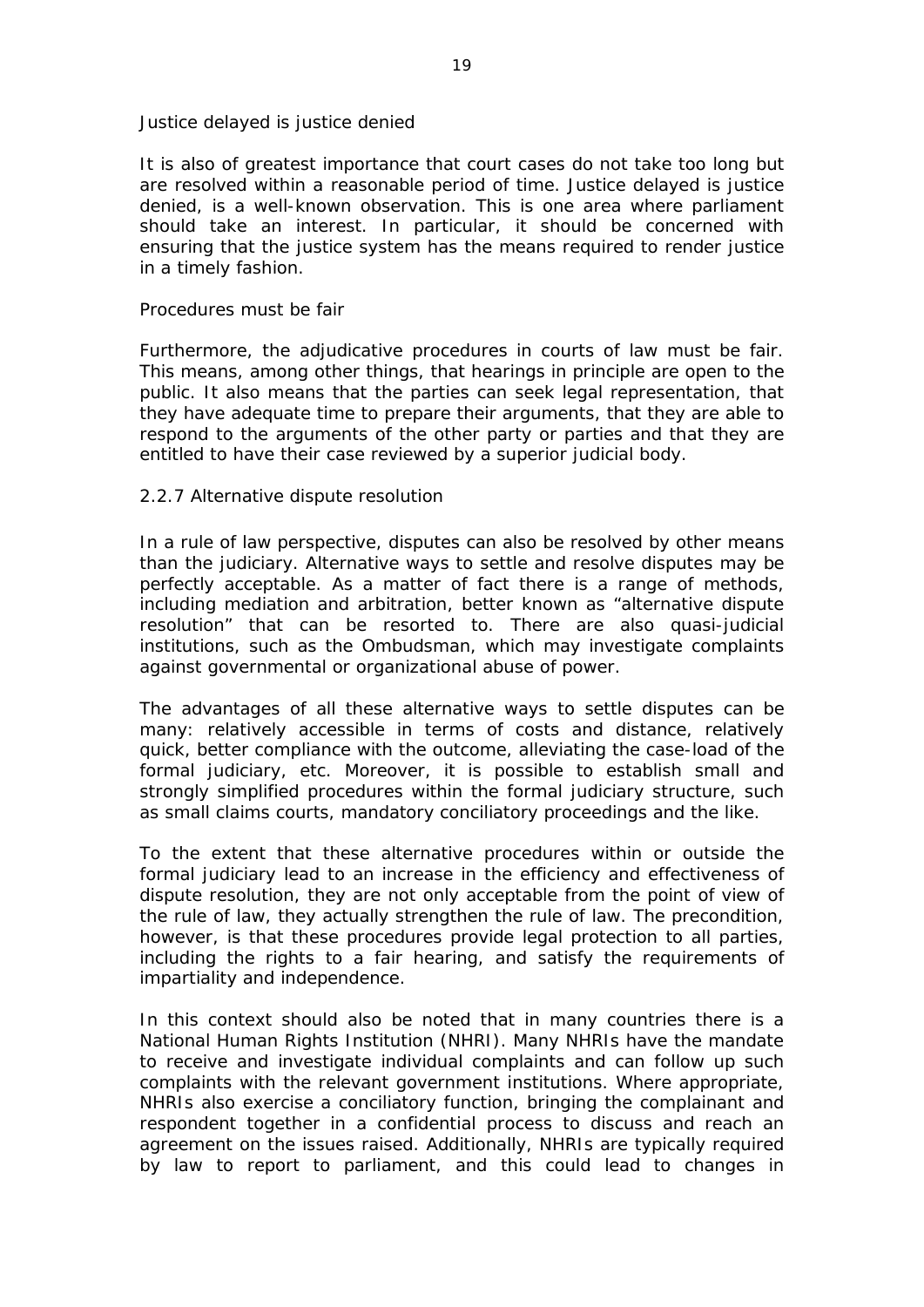legislation and improvement of the human rights situation in the country as a whole.

Further guidance can be sought in the so-called Paris Principles relating to the Status of NHRIs, adopted by General Assembly resolution 48/134 of 20 December 1993.

## <span id="page-19-0"></span>*2.2.8 Other decision-makers*

In addition to the judiciary, there is a great variety of administrative officers and agencies that apply the law and make decisions that affect citizens. It goes without saying that the law must be applied and obeyed by the administration at all levels, from the ministers to the public prosecutor, the police officer on the street, the tax officer, the urban planning officer, the environmental protection agency, etc. The decisions of many of these agencies have a deep impact on the lives of citizens. The tax office is a case in point. It is therefore of the utmost importance that these agencies operate within the boundaries set by law, and that they ensure that the law is in fact respected. They are essential to make the rule of law work.

## <span id="page-19-1"></span>*2.2.9 Adequate enforcement*

The rule of law is about disciplining the exercise of governmental power by subjecting it to law. This means that power is exercised only by those who have legal authority to do so and that power is exercised under the laws.

Furthermore, the rule of law requires that laws are generally strictly enforced and seen to be enforced. The rule of law requires that laws are respected by and backed by power.

If people are to obey the law, it is important that they see that the law is in fact respected. If they learn or experience that law is not in fact obeyed, in other words that officials and citizens in reality apply "norms" in a manner that is entirely different from what "the law in the books" requires, they cannot be expected to respect the law themselves. Widespread disobedience generates distrust of and indifference to the legal system.

An independent judiciary plays an important role in ensuring congruence between applicable rules and actual behaviour. In particular, the judiciary plays a role in checking excesses of executive power.

At the same time, it is vitally important that all agencies and those who serve in them are clearly aware of the importance of the rule of law and what it requires of them. They cannot enforce the law if they do not know or understand it. Nor can they uphold the rule of law if they are unaware of its basic characteristics and importance. Sustained efforts to inform and educate the government at all its levels, not only about the rule of law in general, but also about what it means for their daily work, is imperative.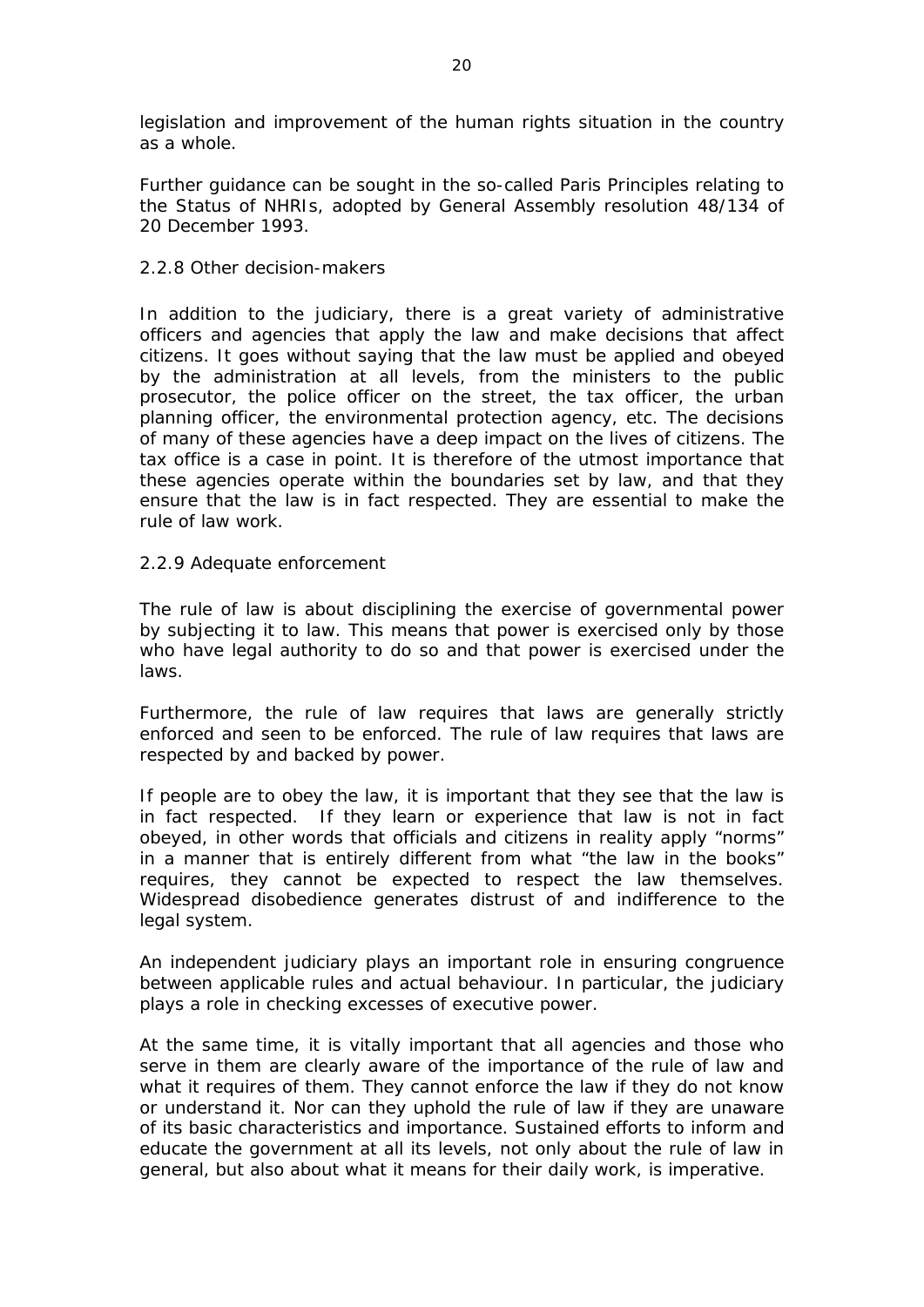In this context should also be mentioned the importance of adequate parliamentary oversight through appropriate mechanisms.

#### <span id="page-20-0"></span>*2.2.10 Cautions*

The list of formal requirements for the rule of law could be further extended. However, this would be going beyond the scope of the present brief Guide. It is, however, important to highlight certain other points.

#### There are no hard and fast criteria

The first has already been mentioned in passing: requirements for the rule of law do not have the character of either/or, black and white, but are a matter of degree. There are no hard and fast criteria which indicate whether the requirements have or have not been met.

For example, it is easy to say that laws should be clear for those to whom they are addressed. Perfect clarity, however, is unattainable.

For one thing, it is a matter of accepted wisdom that all words are subject to different interpretations in some cases. For example, if local law states that vehicles are not allowed in the park, it is clear that cars, motorcycles, and bicycles are prohibited. But what about skateboards and roller skates? All words have a core meaning which is undisputed, but there is always room for uncertainty of meaning.

Moreover, although the wording of the law must be as close to ordinary language as possible, a degree of technicality is inevitable for the sake of the clarity of the law. Furthermore, many legal systems have  $-$  often for justified reasons ― deliberately included words in the law, which are open to different interpretations; human rights provisions in constitutions and international conventions are evident examples. And so are provisions about equity or reasonableness in many tort and contract law codes.

Of course, the impact of these and other factors on the clarity of the law should not be exaggerated. It is possible to ensure that citizens and officials are aware of their core obligations and rights in most of the cases most of the time. The point is rather that the extent to which legal systems are in accordance with the rule of law is always a matter of degree – and thus debatable.

An overarching framework

Another caution is that the requirements just mentioned have the character of general principles. To be effective, they must be refined and developed into far more detailed rules and legal arrangements. In other words, the principles provide no more – and no less! – than the overarching framework, the baseline; they must be developed into detailed and specific rules. In this process, many choices must be made.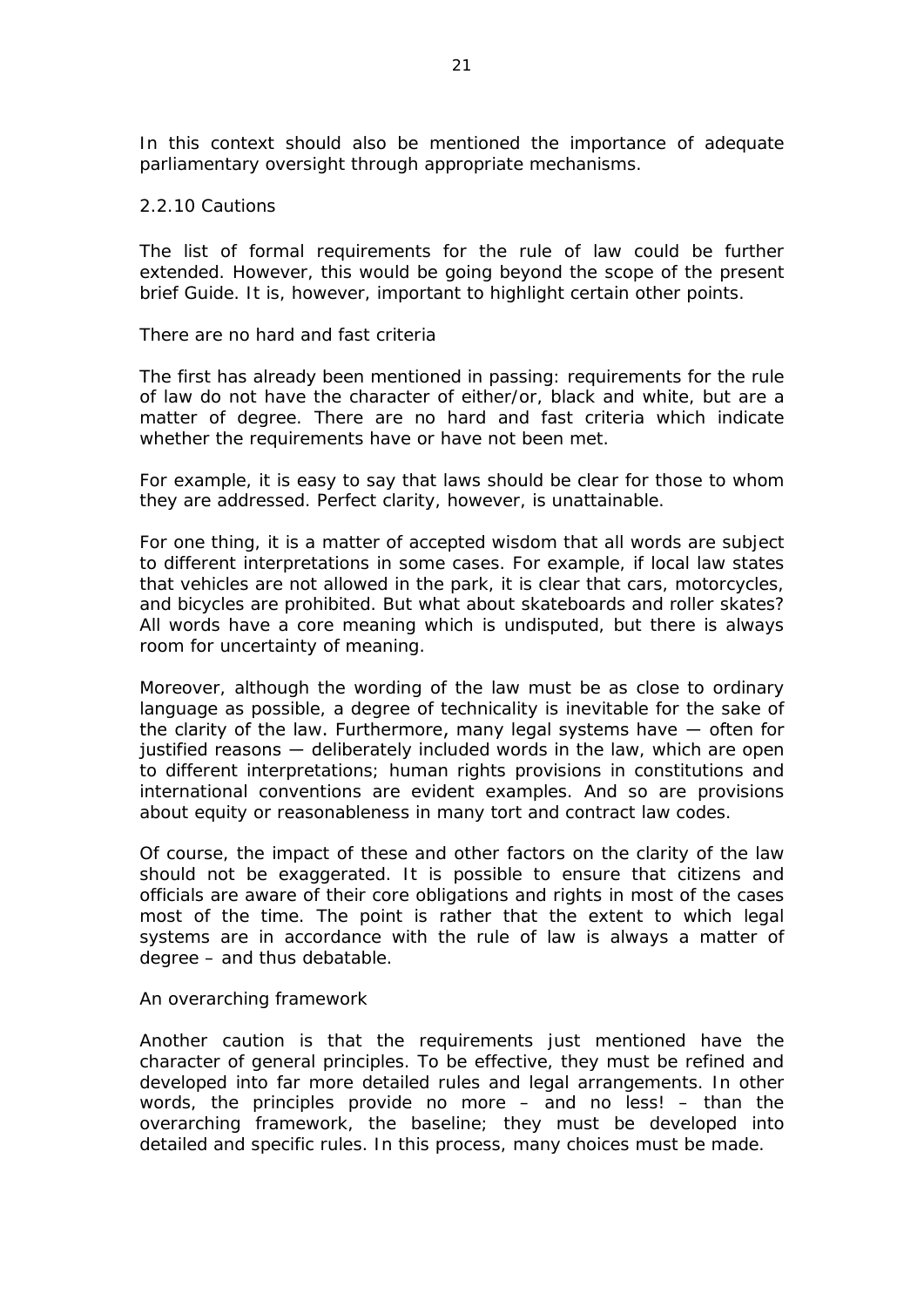For example, in some legal systems laymen do not participate in the adjudication of criminal and civil cases, whereas other legal systems use laymen for these purposes. In both instances, however, adjudication is considered to satisfy the requirements of independent and impartial dispute resolution and the requirement of a fair hearing.

To take another example, most legal systems have given the judiciary the power to review whether laws made by the supreme legislature are in accordance with the constitution, whereas other legal systems have no such so-called constitutional review. Under both systems, however, there may be adequate checks to ensure the constitutionality of legislative acts.

In some legal systems, prosecutors have the duty to prosecute any crime or offence which is brought to their attention, whereas in other legal systems prosecutors have a degree of discretion in this regard. In both systems, however, the enforcement of the criminal law may be adequate and predictable.

There is no one-size-fits-all solution

In short, there is usually no single right answer to the question how the rule of law requirements must be implemented. Rather, there are usually many ways in which this can be done. Legal systems which vary greatly over the precise content of rules and institutions may satisfy the requirements of the rule of law to an equal extent. Hence, there is no legal system which can serve as a universally applicable model of the rule of law. There is no one-size-fits-all solution to the problem of translation of the general requirements of the rule of law into specific legal rules.

This also means that no politician should think that his or her national model is the only one in compliance with the rule of law. This is especially important in the field of legal cooperation with other countries, in particular when the aim of such engagements is to build or strengthen the rule of law in those countries.

## Awareness of relativism

One should, however, not be relativistic either. Some legal rules and arrangements simply violate the basic requirements of the rule of law. If judges are directly appointed by the executive with no safeguards and if the executive can have judges fired at will, the rule of law is not respected. If people can be arrested and put in jail for weeks without being brought before a judge, the rule of law is violated. If acts of government involving the exercise of public power vis-à-vis citizens are excluded from judicial scrutiny and review, the rule of law is violated.

## <span id="page-21-0"></span>*2.3 Why is the rule of law at the national level indispensable?*

There is not just one single reason why it is important that officials and citizens bow to the law. The rule of law embodies a variety of aims, most of which are closely related to each other.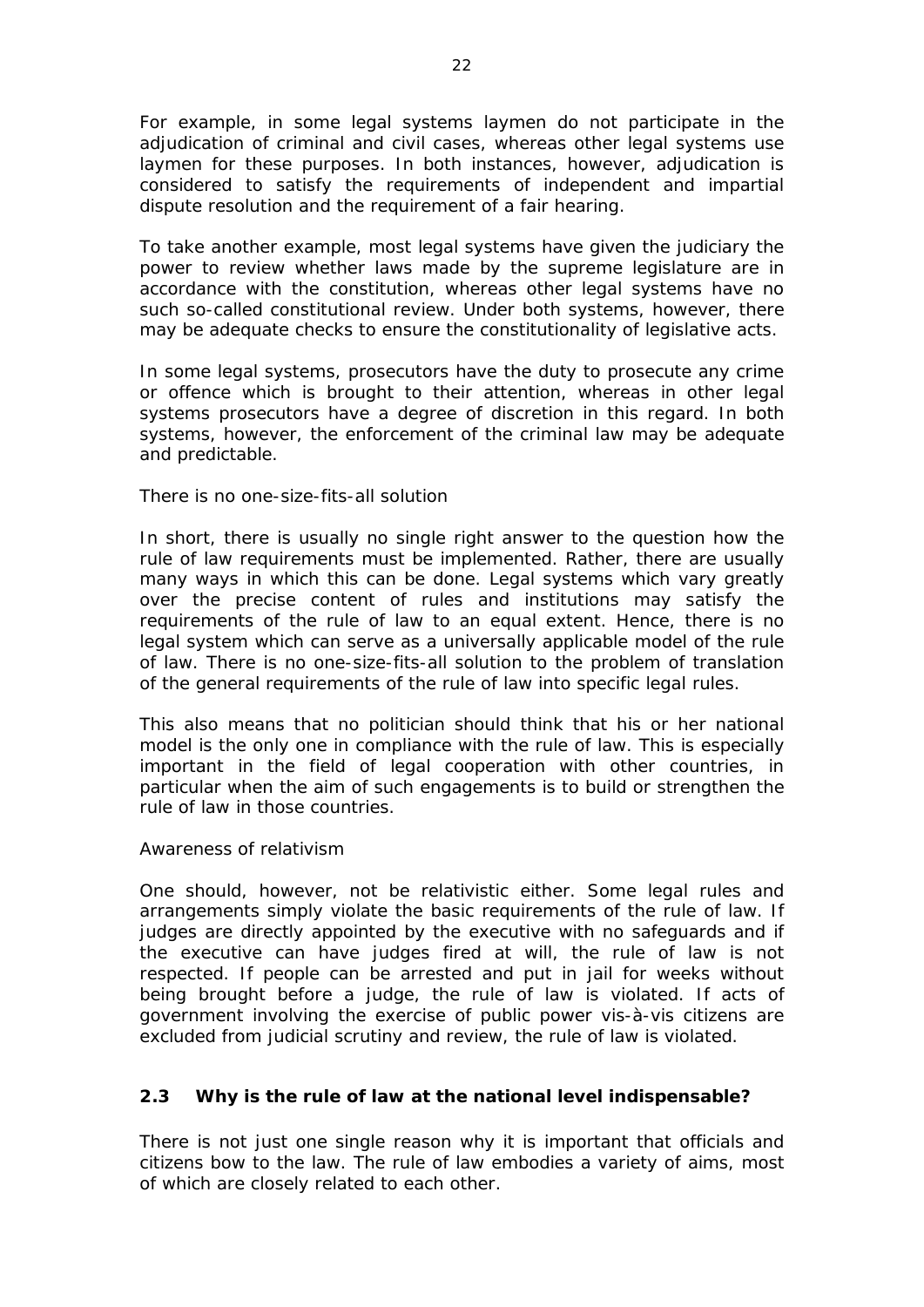## <span id="page-22-0"></span>*2.3.1 Restraining the exercise of power*

In many, if not all states, the government has tremendous power over its citizens. It has the power to punish or otherwise negatively sanction them. It levies taxes. It provides financial assistance or other benefits. Governmental power deeply impacts on the lives of citizens.

If officials are obliged to act pursuant to and in accordance with the law, the exercise of power is confined to the limits of the law. The rule of law restricts discretion and hinders a wrongful exercise of power, in other words an exercise based on willfulness, arbitrariness, prejudice, whim and bias. This is the foremost reason why the rule of law is indispensable.

It is evident that citizens benefit from the absence of arbitrary power. But it is important for other reasons as well. Foreign investors, for example, are not attracted to a country when every official transaction has to be accompanied by a bribe or when the protection of property is dependent on the whims of officials.

A country which wishes to attract capital is more successful if it can guarantee that economic transactions take place within the framework of a body of clear and stable laws, that legal remedies are available, that decisions can be relied upon, and that authorities act in accordance with the laws. Subjecting the exercise of governmental power to law is conducive both to business and to the rights of workers.

## <span id="page-22-1"></span>*2.3.2 Legal certainty and freedom*

Another value which underlies the rule of law is certainty. The rule of law is a prerequisite of mutual trust.

If the government exercises power in accordance with the law, citizens are able to predict when and how the government will use its power and whether and how it will respond to their actions. Citizens can go about their business in the comfortable awareness that they will not be confronted with adverse actions, such as fines, imprisonment or other coercive governmental interference. They should also be able to receive benefits or subsidies that the government is obliged to provide under relevant legislation.

If the rule of law is respected, one can expect almost everyone to act in accordance with the law almost all of the time. One also knows which rules apply in case there is a problem. The fact that an independent and impartial judiciary and enforcement agencies provide remedies in cases where people do not behave according to the law, enhances this sense of certainty.

This is especially important when dealing with people one does not know or know only remotely. Certainty encourages people to engage in shortterm or long-term interaction. This is beneficial, among other things, for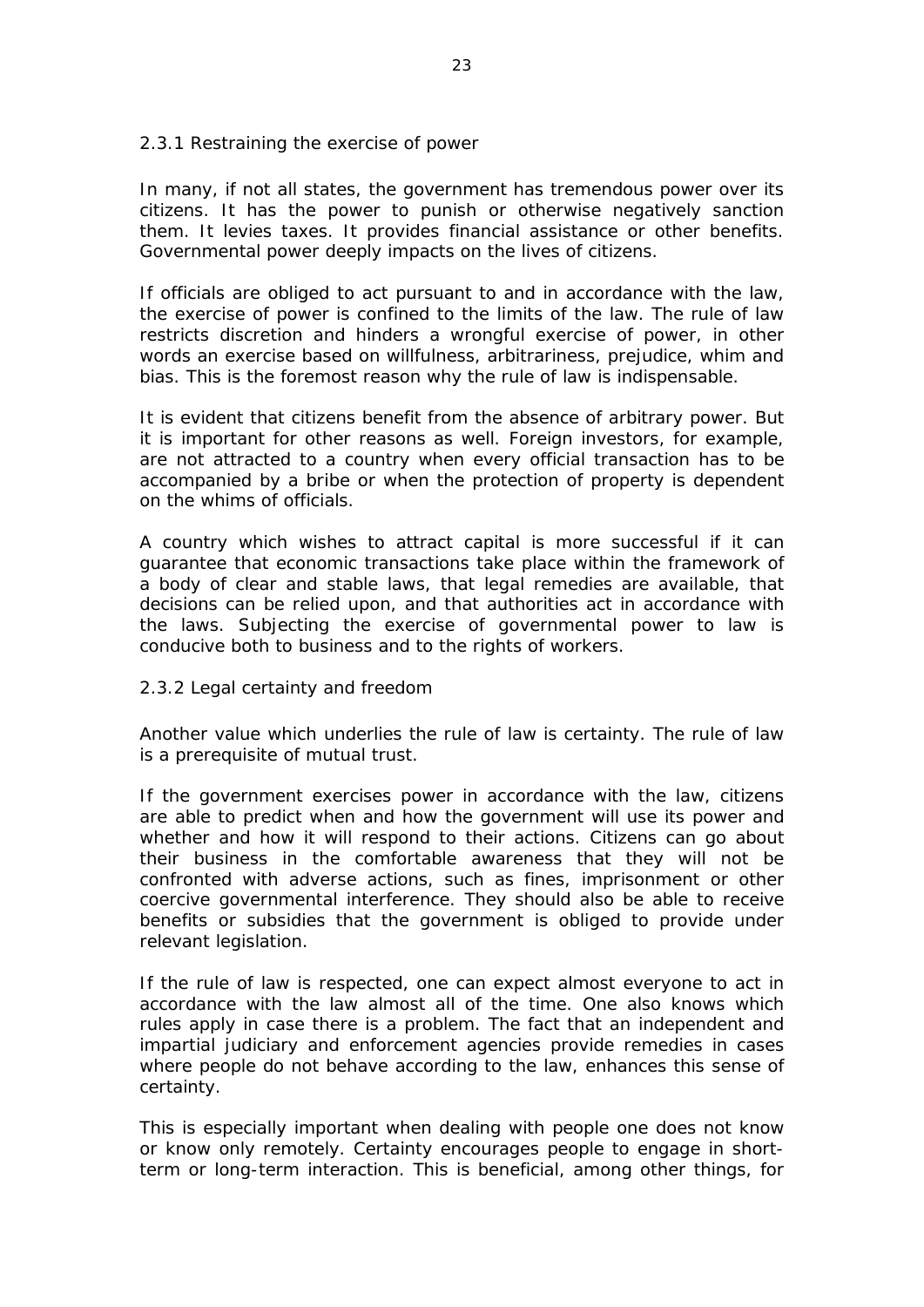economic transactions. The rule of law in this sense facilitates economic development.

Apart from this societal benefit, certainty is beneficial for personal wellbeing. If people feel confident that they know what they can do and how others will respond to their actions, they will feel that they can make short-term and long-term choices and act accordingly. This ability to plan one's life is an aspect of freedom. Of course, this freedom can be rendered illusory by other factors, such as poverty. But that is another issue and does not diminish the importance of the value of the rule of law, all the more so as poverty is often the result of the absence of the rule of law.

#### <span id="page-23-0"></span>*2.3.3 Equal treatment*

The third value which underlies the rule of law is equal treatment. If officials and judges apply the law justly, they cannot treat people differently who are the same in the eyes of the law. They cannot treat someone or some group differently because of prejudice, corruption or a foul mood. The rule of law is partly based on the fundamental sense of fairness that like cases are to be treated alike.

It should be noted that this notion of fairness is formal. It says that equals are to be treated equally, but it does not indicate who should be regarded as equal before the law. As is well-known, however, the  $20<sup>th</sup>$  century has witnessed the steady and progressive elimination of discrimination from many legal systems. Women, ethnic minorities, the disabled and children have gained ever more rights and are by and large treated on an equal footing in ever more legal systems.

This progressive elimination of discrimination has been confirmed and promoted by international treaties, such as, in the context of the United Nations, the International Convention on the Elimination of All Forms of Racial Discrimination, the Convention on the Elimination of All Forms of Discrimination against Women, the Convention on the Rights of the Child, the International Convention on the Protection of the Rights of All Migrant Workers and Members of their Families, and the Convention on the Rights of Persons with Disabilities.

Consequently, the formal rule-of-law-requirement that equals are to be treated equally is less and less a purely formal matter. Increasingly, it guarantees that nobody is discriminated against as a matter of law.

This is not to say that problems do not exist. By way of example, the connection between empowerment of women and the rule of law cannot be overemphasized.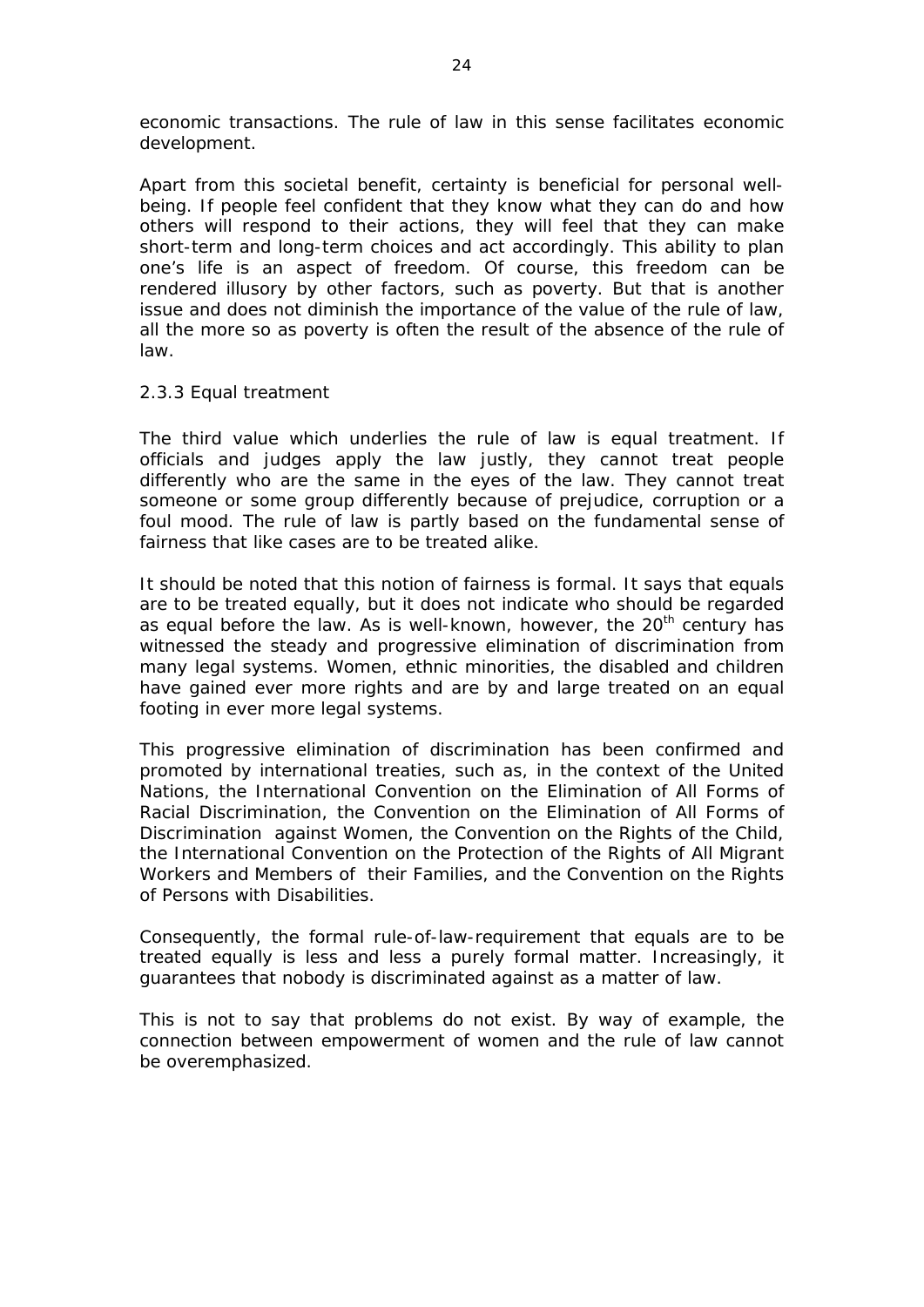## <span id="page-24-0"></span>**3 THE RULE OF LAW AT THE INTERNATIONAL LEVEL**

## <span id="page-24-1"></span>*3.1 The meaning of the rule of law at the international level*

The rule of law has been developed at the national level. It is not, traditionally, a common and widely-used term in international law. Over the few past decades, however, it has become widely accepted that the international legal and political system, too, must respect the rule of law.

There is no difference between the core meaning of the rule of law at the national and international level. In both situations, rule of law means that the law should be respected. The rule of law at the international level applies primarily, but not exclusively, to states and international organizations. But this difference does not constitute a barrier to transposition of the core meaning of the concept from the national to the international level. The rule of law at the international level simply means that international law must be respected by its subjects, in other words states and international organizations. In many instances this also applies to individuals and other private entities.

It is important to realize, however, that there is a significant difference between national legal and political systems and the international society. At the national level, the rule of law applies primarily to the hierarchical relation between the state and its citizens. The rule of law, to a large extent, is an understanding of how the all-powerful state must be organized and act.

There is no equivalent to this hierarchy at the international level. The international society consists of over 190 sovereign states and a large number of intergovernmental organizations. There is no "superstate" or "world government" to which all these states and organizations are subject.

Let us take law-making as an example. At the national level, law is created by the state and its organs. At the international level, there is no such central legislature. Instead, law-making is a common effort by states and international organizations.

There are two main sources of international law: customary law and treaty law.

Customary law consists of state practices recognized by the state community at large as laying down rules of conduct that have to be complied with. Customary law thus depends on what states are willing to accept as rules; a rule will not become, or cease to be, part of customary law, if states generally object to it.

Treaty law rests on the principle that agreements must be honoured, expressed in the Latin sentence *pacta sunt servanda*. Hence, treaty law consists of agreements between two states (bilateral treaties) or several states (multilateral treaties) on different subject matters. States are not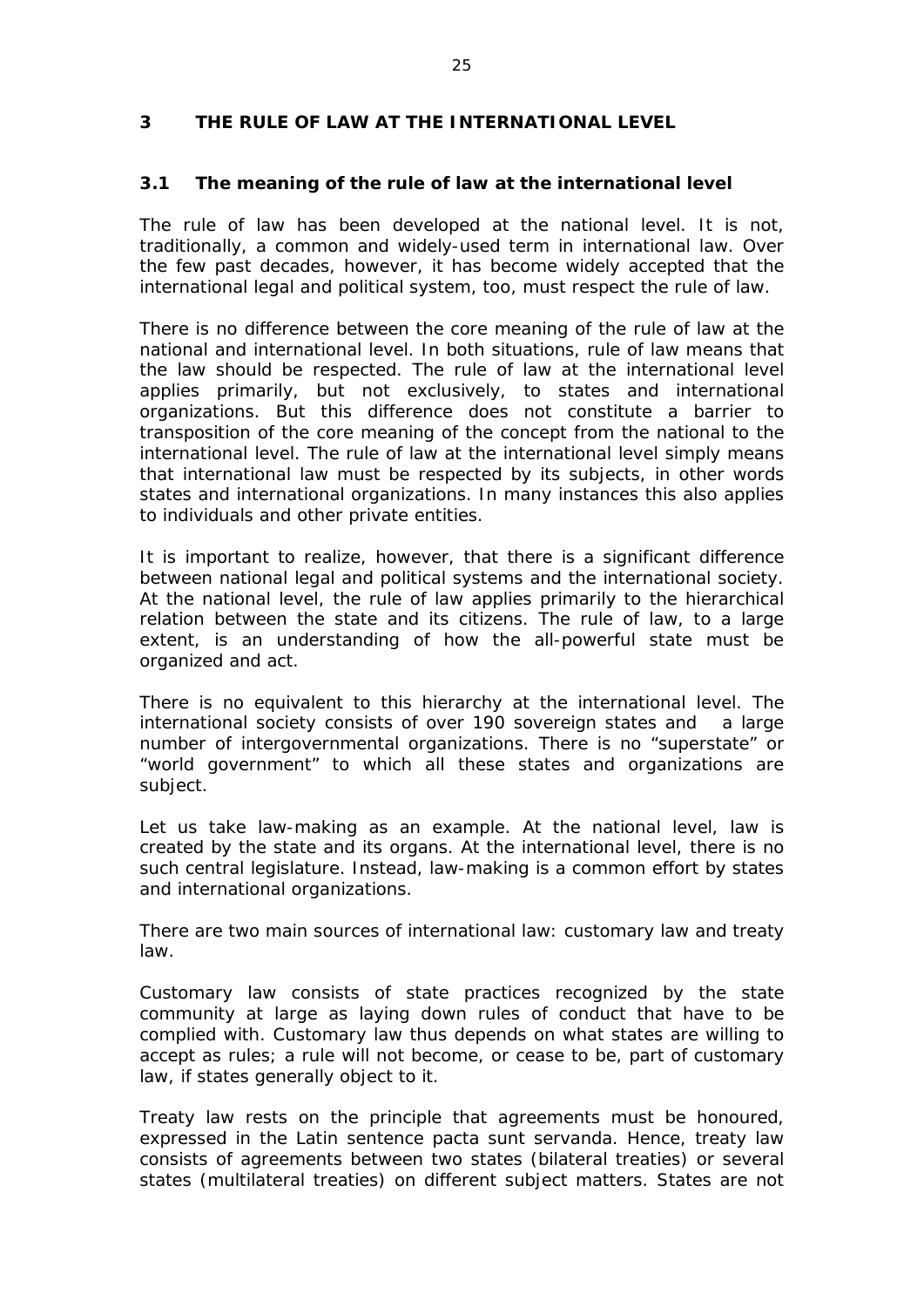bound by treaties to which they are not party or by treaty rules to which they have made reservations.

In some cases treaty law represents a codification of customary international law. Conversely, treaties that are ratified by a large majority of the state community are often considered as customary international law and are in this sense binding also on states that have not ratified them. The Vienna Conventions on Diplomatic and Consular Relations, the 1949 Geneva Conventions, often referred to as the core of international humanitarian law, and certain human rights treaties are cases in point.

Some treaties, especially in the sphere of human rights, contain many provisions which are very much open to different interpretations. International courts, such as the European Court of Human Rights and the Inter-American Court of Human Rights, as well as monitoring bodies, such as the United Nations Committee on the Elimination of Discrimination against Women, have developed an impressive body of case-law and recommendations which gives guidance and clarity regarding the interpretation of these treaties. Nonetheless, these open norms will continue to raise interpretative questions in light of challenges posed by technological advances, international security, and differences with respect to morals.

We can also look at law enforcement. At the national level, the enforcement, prosecution, and punishment of violations of the law are the responsibility of the state. At the international level, there is no police force, nor is there a unified system of sanctions or, with a few exceptions, an equivalent to the prosecuting office. Instead, enforcement is to a large extent a matter of self-help: states decide whether or not to take action or seek assistance. The role of the United Nations Security Council in this context is dealt with in section 3.2.3.

These differences between national and international legal systems do not, as was noted before, alter the core meaning of the rule of law. Nor do they fundamentally change the requirements of the rule of law. But the differences do account for the fact that the realization of the rule of law at the international level faces some serious challenges.

## <span id="page-25-0"></span>*3.2 Rule of law requirements at the international level*

## <span id="page-25-1"></span>*3.2.1 International law must be made public, accessible, clear, and prospective*

The rule of law in the international society requires that laws are made public, accessible, clear and prospective and that the law-making process is guided by clear rules. There is no difference in this respect between the rule of law at the national and the international level.

At first glance, international law faces more challenges than national law, because, as was noted before, there is no central legislator who is or can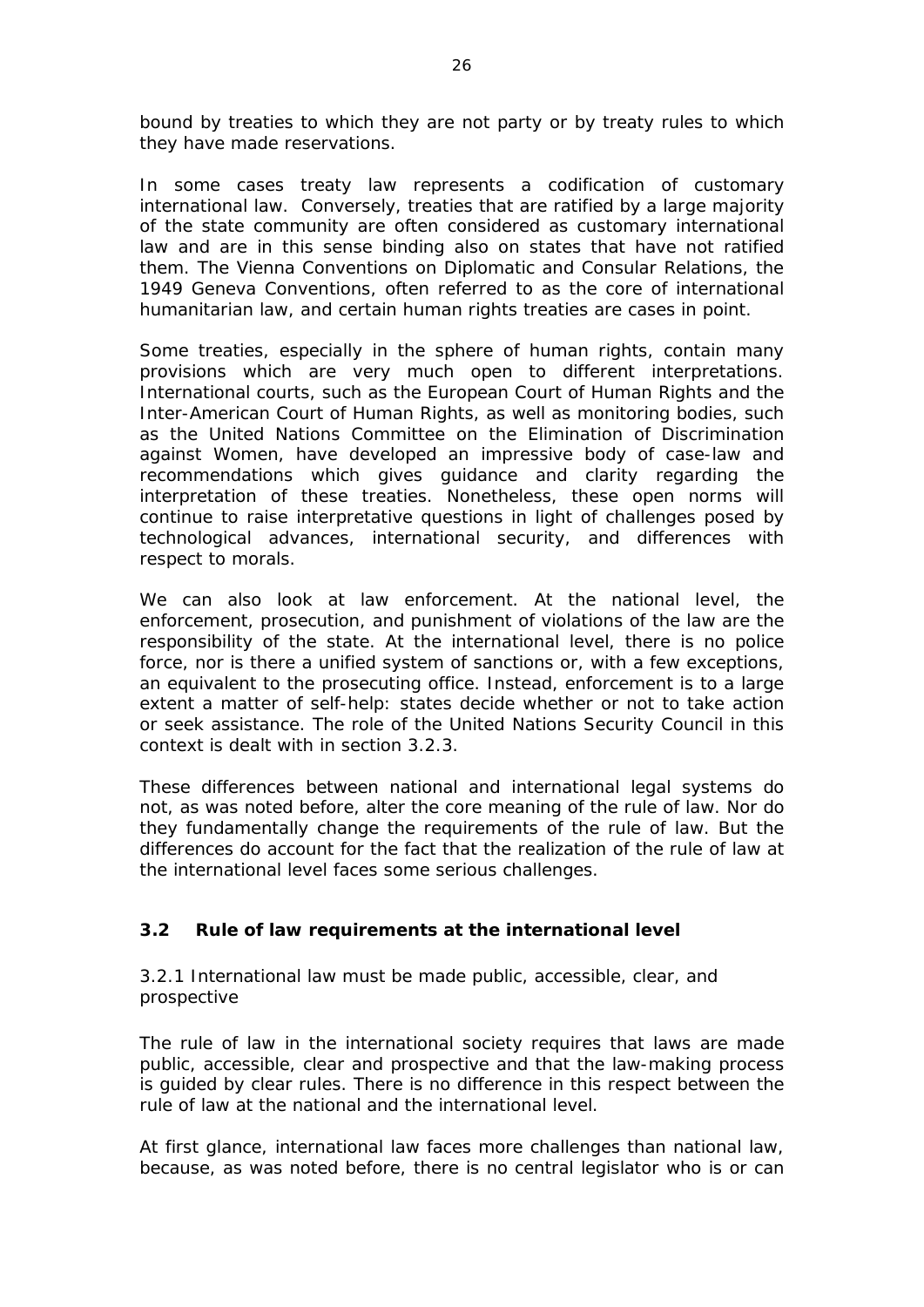be held responsible for the accessibility, clarity and certainty of international law. Instead, the responsibility for the certainty of international law lies in the hands of the many states which conclude treaties and form customary law.

There are, indeed, concerns here. Treaties are often the product of compromise and bargaining and this does not always contribute to clarity. There are so many bilateral and multilateral treaties that it is very difficult to keep track of all the obligations and rights that states have. It is therefore important to mention that assistance can be given by depositaries of international treaties. Reference should be made in particular to the United Nations Treaty Collection.

Some treaties, for instance in the sphere of human rights, contain many provisions which are very much open to different interpretations. However, as mentioned above, quite a number of the treaty-monitoring bodies adopt general comments on the interpretation of the convention for which this particular body has been established, elucidating the content of the articles of the convention. Some treaty-monitoring bodies also develop case law based on decisions on individual complaints.

Customary law is generally clear, but notoriously imprecise at the level of detail. Decisions by national judges which bear on issues of international law are largely unknown, although much effort has been made of late to remedy this deficiency. There is no authoritative compilation of general principles of law.

Some of these problems are also present in many national legal systems. In spite of what has just been said, ambiguity arising from the fact that human rights are open to different interpretations is a case in point. In many areas of law it is often difficult to know what the law says at the level of detail. However, the problems should not be exaggerated either at the national or at the international level.

A more recent concern is the proliferation of rules and institutions of international law. Eminent observers have argued that international law is in a process of fragmentation, in other words that it will dissolve into a number of discrete systems. The problem, some fear, is that norms may become grossly inconsistent, that conflicts between norms are exceedingly hard to solve, and that the transparency, clarity, and certainty of international law will be fatally undermined.

In a recent report on this issue, however, the International Law Commission, a United Nations body engaged in the progressive development of international law and its codification, concluded that these risks are manageable as long as sufficient attention is being paid to the development of methods and techniques for dealing with collisions of norms, regimes and rules.

It should also be noted that international law does have significant strengths. The 1969 Vienna Convention on the Law of Treaties provides an impressive body of rules regarding such issues as the conclusion,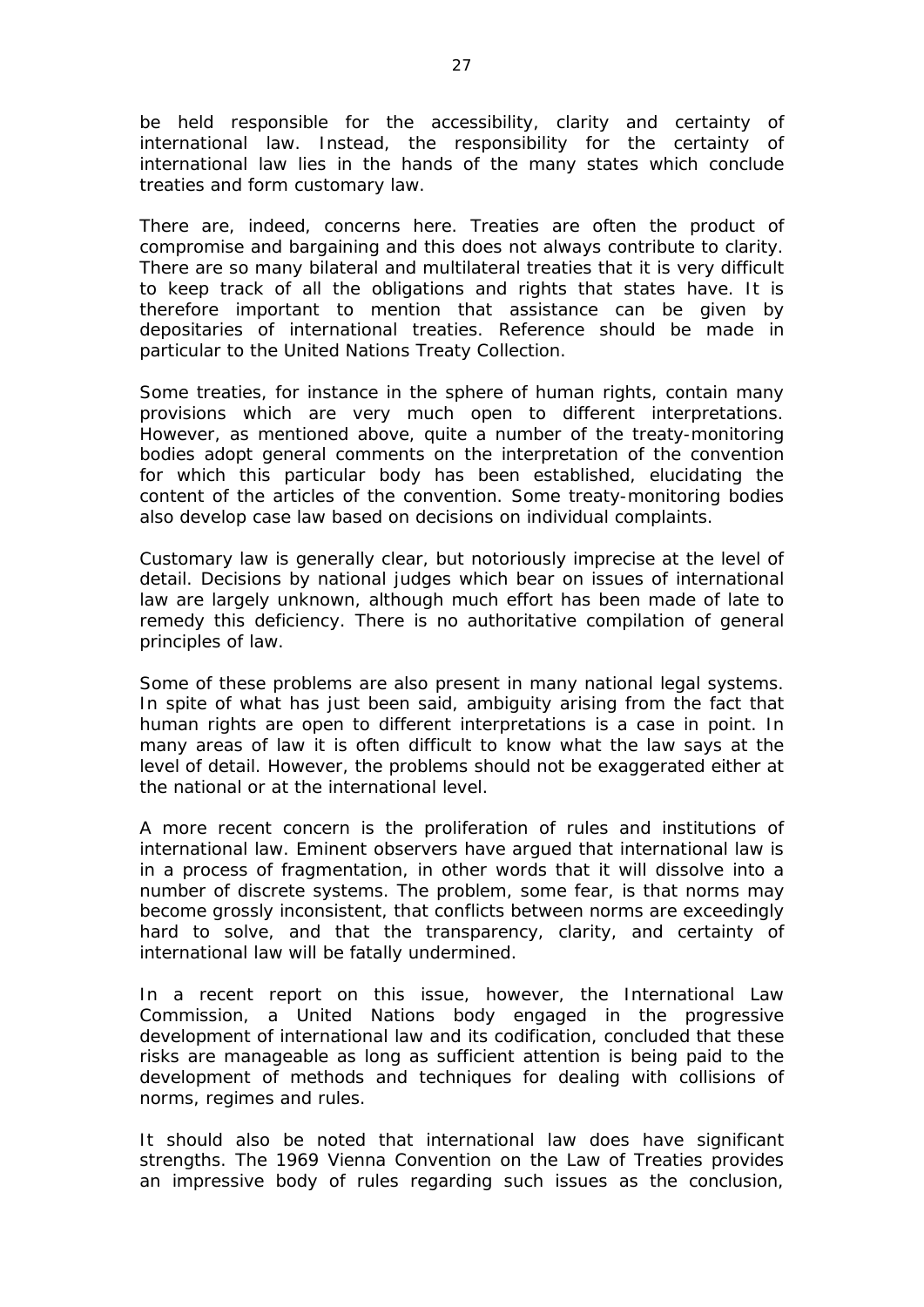interpretation, and termination of treaties. Thanks to this treaty, the ruleof-law-requirement of clarity in the law-making process is most certainly met, at least as far as treaty law is concerned.

Furthermore, the Internet has made treaty law much more accessible. By way of example, the United Nations Treaty Collection is accessible via the Internet. Decisions of some judicial bodies are well publicized and extensively analyzed and commented on. The case law of the International Court of Justice or the international criminal tribunals could be mentioned as examples.

This list of weaknesses and strengths is not exhaustive and could be elaborated on. Despite its decentralized nature, international law is generally regarded as having a sufficient level of certainty, predictability and clarity, at least in such core substantive areas as human rights law, humanitarian law, labour law, economic law, the law of the sea, and the law of state responsibility.

This is not to say that one should be complacent. Improvements in the clarity, accessibility and certainty of international law can and should be made. But meeting these requirements is not *the* most important challenge to international law.

## <span id="page-27-0"></span>*3.2.2 An independent and impartial judiciary*

A more formidable challenge to the realization of the rule of law at the international level regards dispute resolution by peaceful means.

In the international society, there are, as is well known, two types of dispute resolution by peaceful means: diplomacy and adjudication. Many disputes are resolved by means of diplomacy, that is, through negotiation, good offices, inquiry, and conciliation. But if diplomacy is unsuccessful or inappropriate to resolve the dispute at hand, parties may opt for adjudication, in other words to submit their case to a binding judgment of a disinterested third party.

There is no shortage of mechanisms of adjudication in the international society, quite the contrary. The argument is sometimes made that there is too much machinery rather than too little.

Adjudication may take the form of arbitration, for example before a permanent court of arbitration or by arbitrators appointed for the particular case. It may also take the form of judicial settlement.

Depending on the exact definition, there are about 15 international and regional courts, most of which have a permanent character. These permanent courts include the International Court of Justice, which is the principal judicial organ of the United Nations, the International Tribunal for the Law of the Sea, the International Criminal Court, the European Court of Justice, the European Court of Human Rights, the Inter-American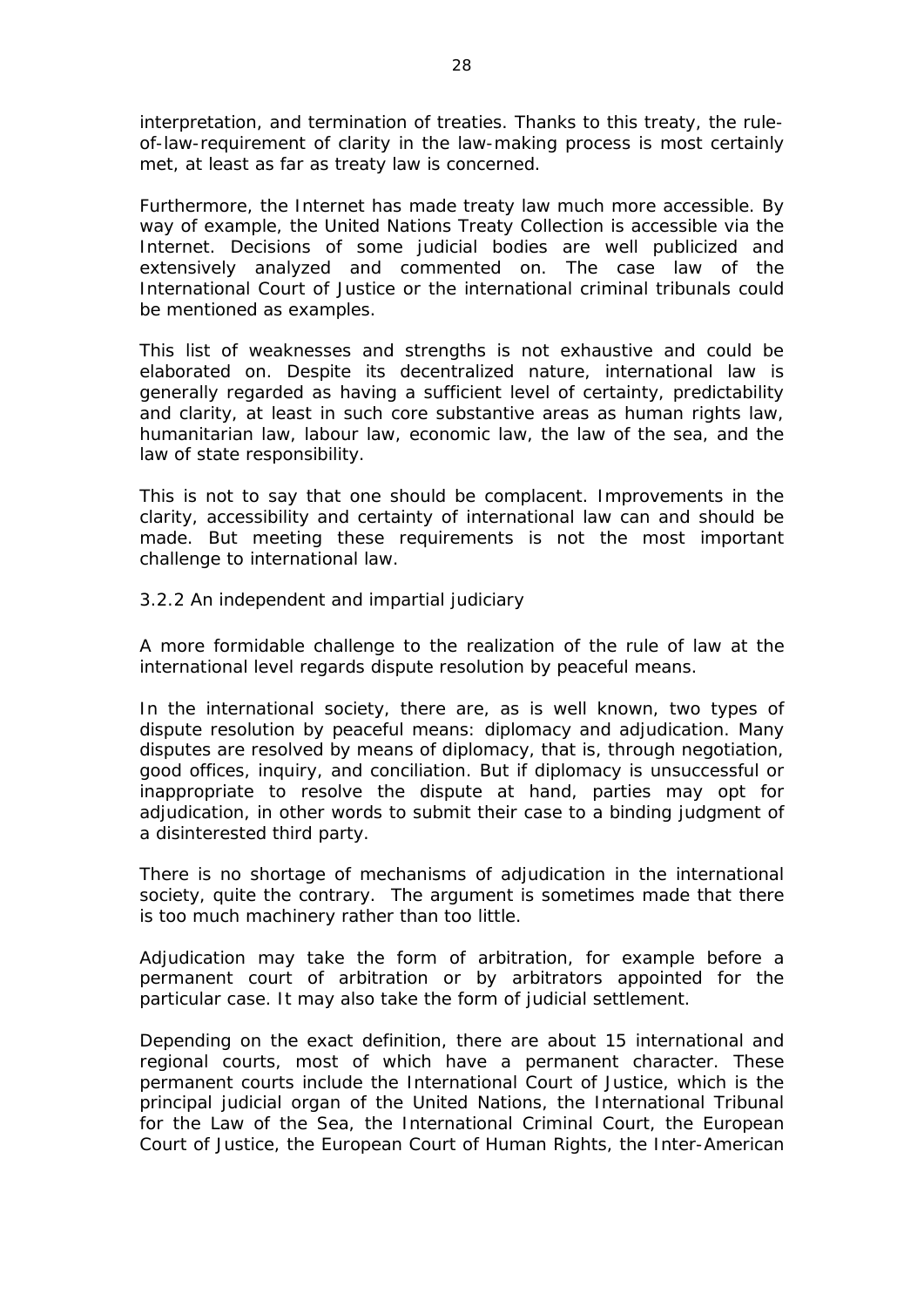Court of Human Rights, and the African Court of Human and Peoples' Rights.

Nor is the problem that courts, panels and other judicial bodies in international law are lacking in independence and impartiality. The International Court of Justice is generally held in high esteem as regards the professional integrity and competence of its judges, and so are the other courts just mentioned. The International Court of Justice is open to all states which are party to the Court's Statute, that is, to all states that are members of the United Nations as well as to non-member states on certain conditions.

The most prominent challenge for the courts at the international level is the nature of their jurisdiction. In national law, it would, from a rule of law point of view, be considered unacceptable if parties to a dispute could decide whether a court has jurisdiction to hear and decide their case. The inevitable result of such a system would be that the disputes would remain unresolved.

Obviously, the rule of law at the national level requires that courts have compulsory jurisdiction. This means that they decide, on the basis of neutral criteria, not dependent on the consent of the parties involved, whether they are competent to hear and decide a case.

Some of the international courts just mentioned do have compulsory jurisdiction. The European Court of Human Rights is a case in point for the simple reason that states cannot be members of the Council of Europe if they do not accept the compulsory jurisdiction of the European Court of Human Rights. But other courts do not have compulsory jurisdiction and require the consent of the parties to be able to hear a case. These include, most prominently and most problematically, the International Court of Justice in contentious cases.

Consequently, defendant states can, if they wish, block the resolution of disputes with plaintiff states by the International Court of Justice or indeed by any other form of judicial or arbitral settlement. Disputes may thus remain unresolved.

This is also unsatisfactory in a more general sense: if determinate judgments regarding alleged violations of international law are not made, this undermines the clarity of the precise content of international law. It is a well-known fact that disputes may be prevented or resolved through diplomacy if there is a clear judgment by the International Court of Justice regarding a similar case.

It should be noted in this context that Article 36, paragraph 2 of the Statute of the International Court of Justice contains a provision under which states can consent in advance to the compulsory jurisdiction of the Court in cases against states which have accepted the same obligation. Currently, this provision is not very effective. So far, only 67 states have accepted the compulsory jurisdiction of the Court. Regretfully many of those states have also made extensive reservations, thereby rendering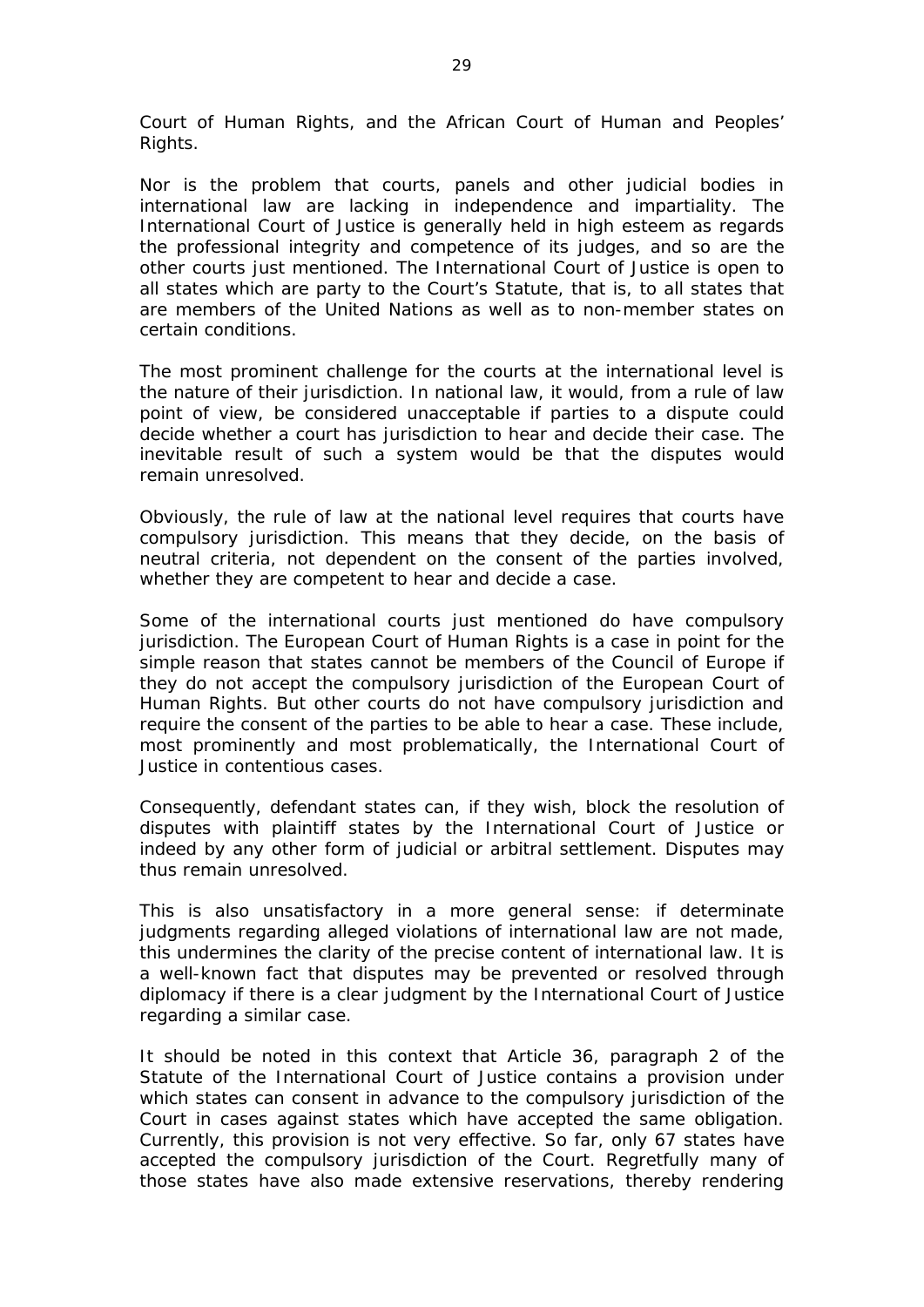the requirement that the other party has accepted the same obligation as an illusion in most cases.

Clearly, the way forward to the realization of the rule of law at the international level is general acceptance of the compulsory jurisdiction of the International Court of Justice in accordance with Article 36, paragraph 2 of the Statute. Europe could serve as a model in this respect: states cannot participate in the European Union and the Council of Europe if they do not accept the compulsory jurisdiction of the European Court of Justice in Luxembourg and the European Court of Human Rights in Strasbourg, respectively. It should be noted, however, that far from all European states have accepted the compulsory jurisdiction of the International Court of Justice.

Another issue that has emerged as norms and institutions, including courts, have proliferated, is that judges will find it increasingly difficult to interpret and apply international law in a consistent manner. But judges at both the national and the international level have responded to this challenge by increasingly consulting decisions by other courts, thus creating a multi-level or multi-system interaction. These practices of open communication, dialogue and drawing on decisions of sister institutions is likely to contribute to preventing major inconsistencies and uncertainty in the application of international law.

#### <span id="page-29-0"></span>*3.2.3 Adequate enforcement*

A famous international lawyer, Louis Henkin, once wrote: "It is probably the case that almost all states observe almost all principles of international law and almost all of their obligations almost all of the time."

Although violations of international law do occur and are often well publicized and much discussed, they are the exception that proves the rule. Most observers and practitioners accept that international law is generally observed. Enforcement thus does not seem to be a major problem.

Yet the situation is far from satisfactory. As noted before, there is no central law enforcement agency with a monopoly of force in the international society. True, there are bodies which have the authority and power to secure, or at least attempt to secure, compliance with international law. But many of these bodies can be ineffective.

The most prominent among these bodies is the Security Council of the United Nations, which, as is well known, has the authority to take measures, if necessary by the use of force, in case it determines that international peace and security is threatened or needs to be restored.

But its even-handedness is often questioned and the Council has been accused of sometimes applying double standards. One reason for this is that the Council is frequently prevented from acting by the right of the veto of its permanent members with the result that violations of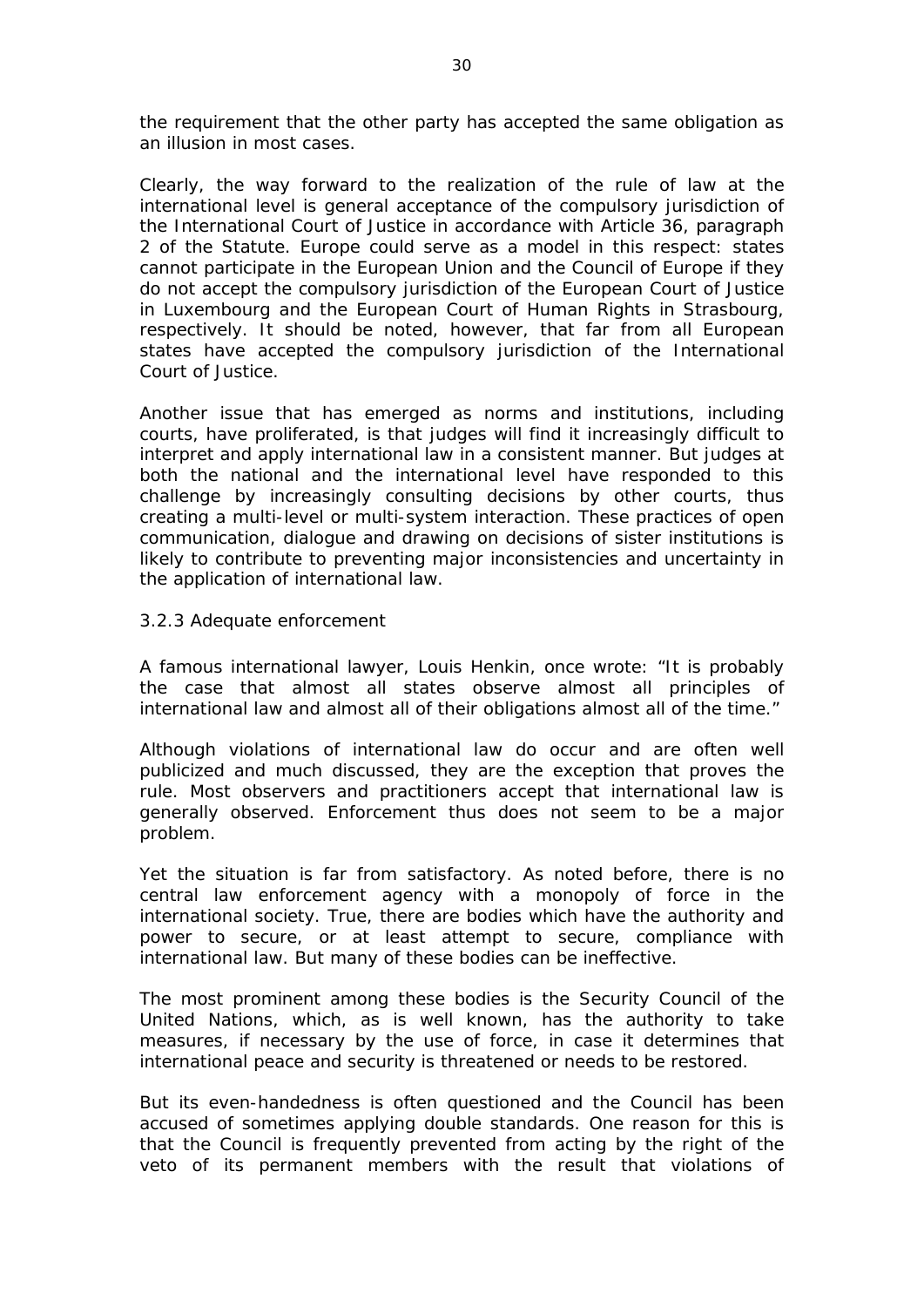international law have been left unaddressed. In some cases members of the Council, including permanent members, have even themselves violated the UN Charter.

Moreover, whereas bodies like the UN Security Council have the authority to address violations of international law which concern the general interests of the international society, in particular peace and security, hardly any machinery is in place for disputes between two states which fall outside the scope of the UN Charter. Also, judicial settlement of differences is usually not available because of the voluntary nature of the jurisdiction of the International Court of Justice.

Consequently, in more "private" matters, the only form of enforcement available to states that feel wronged is self-help. States can, for instance, take lawful retaliatory measures, known as retorsions, which include the imposition of economic or travel restrictions and the termination of diplomatic relations. They can also take measures which are in themselves illegal but which are justified by a previous unlawful act by the other party, such as blockades.

The problem with self-help, however, is that its efficacy is uneven for the simple reason that it depends on the relative strength of states. It is also unsatisfactory, because there is no independent and neutral third party involved in judging whether obligations under international law have indeed been violated. Dispute resolution should not be a matter of power but a matter of law.

## <span id="page-30-0"></span>*3.3 Why is the rule of law at the international level indispensable?*

It is often said that rule of law at the international level serves similar interests as the rule of law at the national level. In this view, the rule of law at the international level promotes predictability and equality in the relations between states and other subjects of international law and restricts the use of arbitrary power. There are, however, several other reasons why it is important that states, organizations and individuals obey international law.

Firstly, international law is traditionally a set of norms and institutions which is aimed at creating and maintaining peace and security in the society of states. Furthermore, one of its branches, humanitarian law, is aimed at humanizing the conduct of war if violent conflicts do occur.

It is generally recognized that peace and stability would be harder, if not impossible, to achieve if there was no international law or if this law was generally disobeyed. An anarchic international society would be far more violent than a society under the rule of law. It is also clear that warfare is exceedingly brutal if humanitarian law is not respected.

Moreover, international law has increasingly been aimed at attempting to solve global or regional problems. International crime, international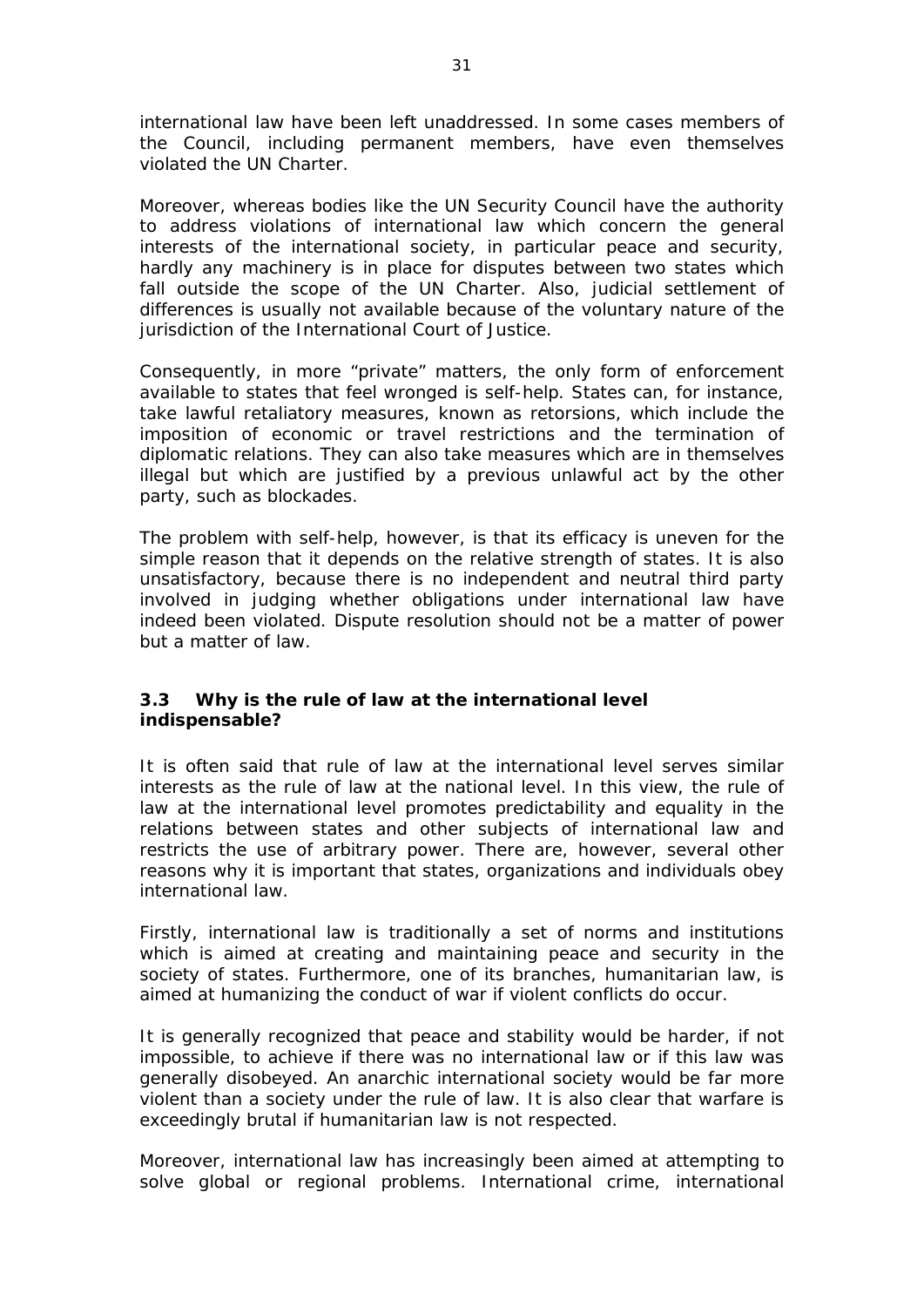terrorism, dysfunctional financial markets and threats to the environment (atmospheric and marine pollution, global warming, threatened wildlife species, the dangers of nuclear and other hazardous substances) are clear examples. Problems like these cannot be solved or mitigated by states acting alone, but require international cooperation and regulation. Rule of law at the international level brings the solution of regional and global problems closer.

International law has also been increasingly concerned with human rights all over the world. True, these rights almost always have a counterpart in national constitutional law. But even if this is the case, national human rights law is affirmed and stabilized by international human rights law.

Also, international law, international human rights courts, and other monitoring mechanisms can act as an extra check on the executive branch at the national level, thereby complementing checks and balances at the national level. Further elaboration of these points appears in the next section. Suffice it to say now that obedience to international law is of crucial importance for enhancing the protection of human rights at the national level.

The points just mentioned have one thing in common: rule of law at the international level ultimately serves the interests of individual human beings.

## <span id="page-31-0"></span>**4 THE INTERDEPENDENCE OF THE RULE OF LAW AT THE NATIONAL AND INTERNATIONAL LEVELS**

## <span id="page-31-1"></span>*4.1 The connection between the two levels*

We have seen that the rule of law at the national and international levels have much in common. The rule of law means the same thing at both levels: the law should be obeyed. It should also have the same characteristics at both levels: that there is an independent and impartial judiciary, that laws are adequately made known, clear and accessible, and are applied equally to all.

But is the rule of law at the international level actually connected with the rule of law at the national level? Can the rule of law at the international level benefit from the rule of law at the national level? Can the rule of law at the national level be strengthened by the rule of law at the international level?

In the past, this connection between the national and international levels was not a given. Nowadays, however, national and international law can no longer be viewed as separate, at least not across all fields of law. They are increasingly interconnected.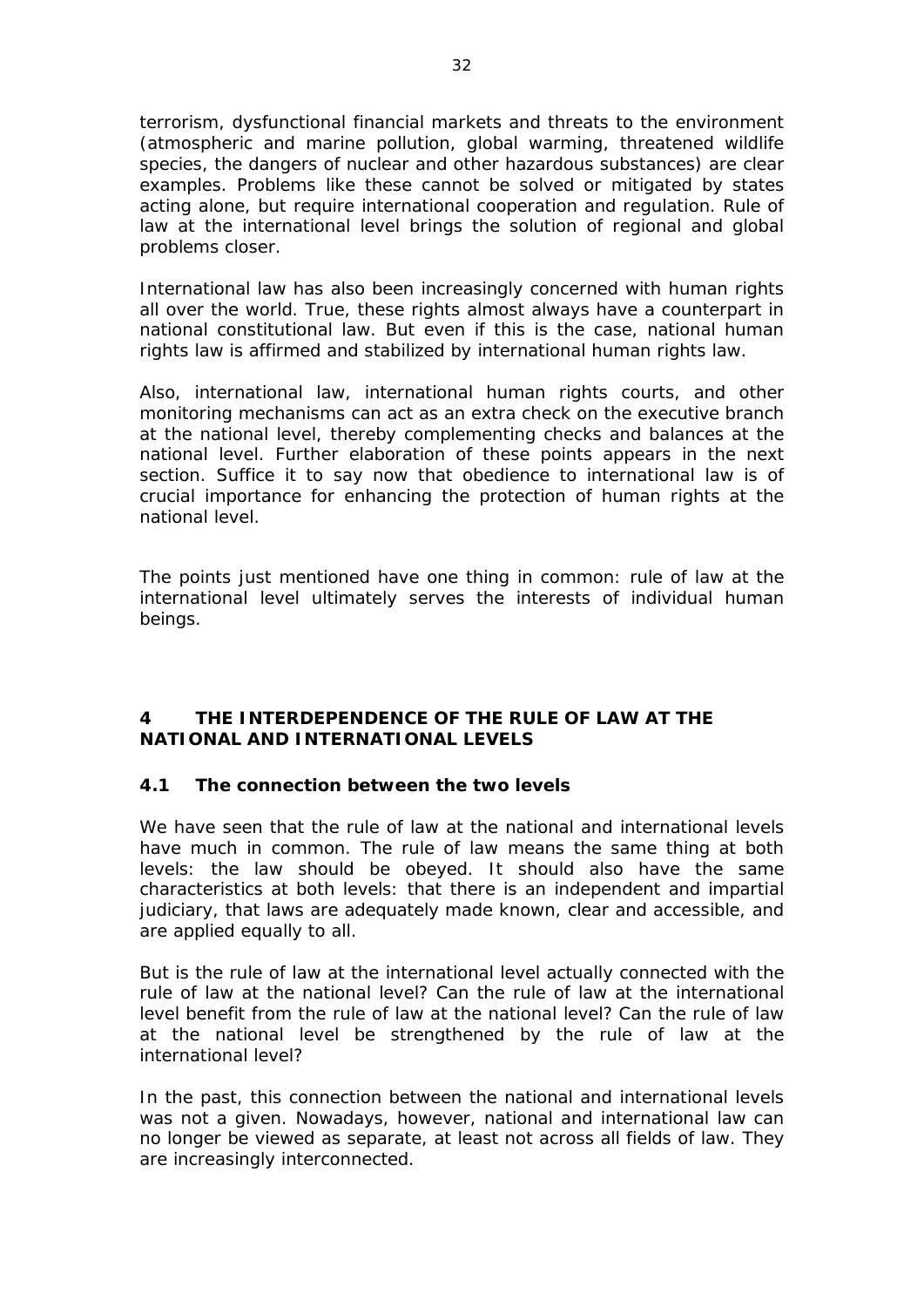The clearest example is constitutional law, which, as far as citizens' rights are concerned, overlaps considerably with international human rights law. For example, these days it is hard to imagine that a new constitution of a country is developed without clear references to and quotes from international human rights instruments. In some instances, constitutions state that international law is part of the national law.

Other examples of increased interconnection can be found in environmental law and investment law.

As a matter of fact – and this is very important to note by politicians who belong to a national legislature – with the growing amount of treaties in various fields, the national legislator's freedom of action is increasingly limited. One of the most important elements in legislating at the national level today is that the legislator ascertains that the law to be enacted is in conformity with treaties to which the state is a party. Examples and explanations of this can be found in the IPU publication *Parliament and Democracy in the Twenty-First Century*, referred to at the end of this Guide.

This element is particularly important in the field of human rights. Therefore, in the obligatory process of ascertaining that proposed legislation is in conformity with the constitution of the country, in parallel a corresponding examination must be performed with respect to international human rights treaties.

It is also important that national parliaments contribute to the monitoring and oversight of the implementation of international human rights norms. The IPU publication just mentioned contains interesting references to how this is done in several states, including in Africa and South America. Of particular interest is the way in which the Brazilian parliament implemented recommendations of a regional human rights treaty body. There are also a number of recommendations for parliamentarians that were elaborated in an international workshop on human rights institutions and legislatures that took place in Abuja in 2004, as well as a reference to the so-called Paris Principles relating to the Status of NHRIs, adopted by General Assembly resolution 48/134 of 20 December 1993.

This is not to say, of course, that all elements of international law are also covered by national law, or vice versa. If a state intervenes in another state in self-defence, for example, the most important legal rules are clearly to be found in the UN Charter and international customary law. It is not an issue of national law.

Also, the court which would in principle be competent to resolve the case would be the International Court of Justice, not a local court in some country. Whether the International Court of Justice would actually have jurisdiction in the particular case is, as it appears from the foregoing, an entirely different matter.

Similarly, if a dispute arises between the owner of a piece of land and the municipal government over whether the former is entitled to a building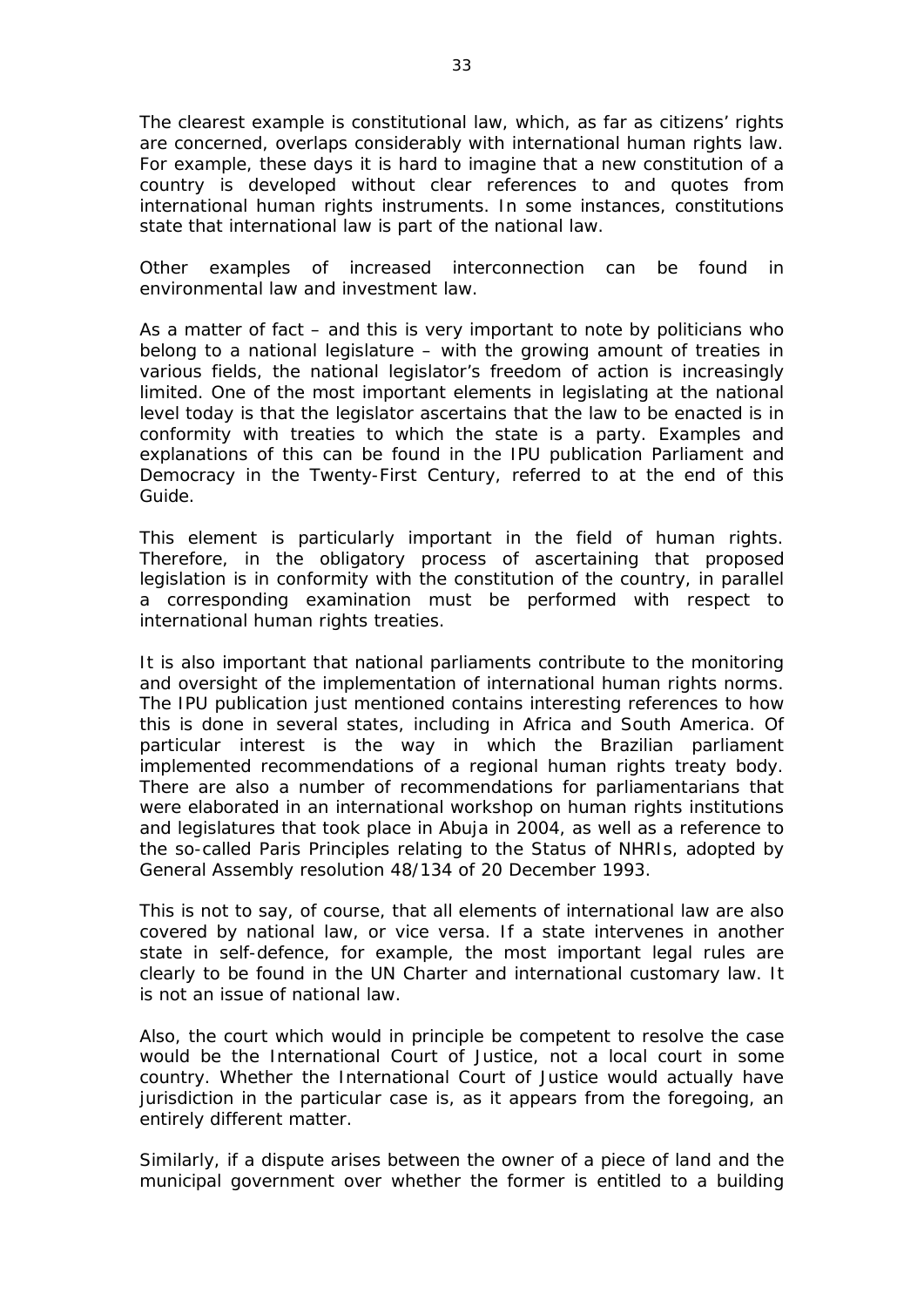permit, national law will be applicable and national courts, not an international court, will review the case.

It is a different matter that in such a case the applicable legislation must be in conformity with international law. If, for example, as demonstrated in practice, it is alleged that a ruling by the highest national court or competent authority would violate the standards laid down in, for example, the European Convention on Human Rights, the matter could be brought before the European Court of Human Rights. If that Court finds that the Convention has been violated, this would in many cases mean that the state in question would have to amend its national legislation in order to avoid that the same violation is repeated.

By way of example, in one case the European Court of Human Rights found that Article 6 of the European Convention on Human Rights was violated because there was no access to a court that could review decisions by a government agency that affected a person's civil rights and obligations. In another case the Court found that holding DNA samples of individuals who have been arrested but are later acquitted or have the charges against them dropped is a violation of the right to privacy under the Convention. In both cases legislative action had to be taken at the national level.

It is thus fair to conclude that the increasing interconnection between the rule of law at the national and international level mutually reinforce and strengthen each other to a significant degree.

## <span id="page-33-0"></span>*4.2 Why the rule of law at the national level depends on international law*

International law is often directly relevant for the rule of law at the national level. As it appears from the foregoing, this is most obviously the case with international human rights law. This law limits the power of states vis-à-vis their own citizens and also residents by guaranteeing freedoms such as the rights to free speech, assembly and worship (see for example Articles 6-12 of the International Covenant on Civil and Political Rights). International human rights law also provides for an independent and impartial judiciary at the national level (see for example Article 14 of the same).

## Human rights

Almost all states have signed and ratified most universal human rights treaties. So, for example, there are presently (August 2012) 160 parties to the International Covenant on Economic, Social and Cultural Rights and 167 parties to the International Covenant on Civil and Political Rights. There are also regional human rights treaties to which many states are parties. An important task for any politician is to find out to which human rights treaties his or her state is a party.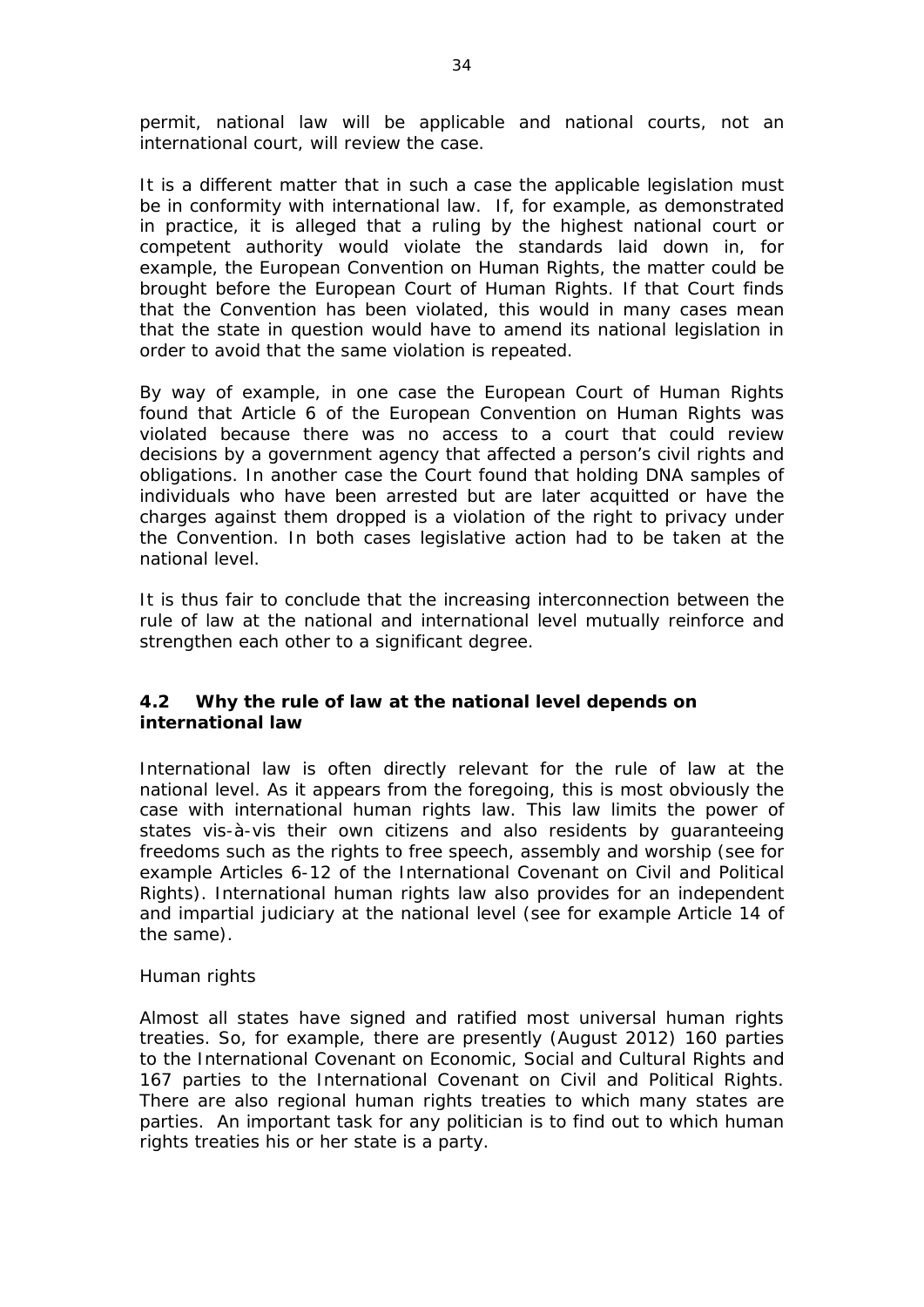In addition, many human rights have achieved the status of customary international law. It is widely recognized that the Universal Declaration of Human Rights today has acquired the status of customary international law. This means that states are bound to respect fundamental human rights, even if they have not signed and ratified relevant universal or regional treaties. International human rights law thus has, or should have, a determining effect on the law at the national level.

#### Superiority of international law

International law is superior to national law. States are under an obligation to act in conformity with international law and bear responsibility for breaches of it, whether committed by the legislative, executive or judicial branches. This means that states cannot invoke national law, basically not even a national constitution, as a defence of violations of obligations under international law. In other words, international law cannot be evaded, let alone overruled, by national law.

International law, in particular human rights law, thus strengthens and deepens the rule of law at the national level. If there are gaps in a national legal system with regard to the rule of law, international law may be invoked to remedy the situation.

#### Certain limitations

In reality, in many situations the picture is considerably darker. The full force of international human rights law can be limited at the national level in various ways.

The first problem consists of reservations to treaties. When states are in the process of becoming party to a treaty, they can make statements in which they indicate that they want to exclude or modify the legal effect of certain provisions with regard to themselves.

There is considerable controversy over the extent to which human rights treaties can be subject to reservations, especially with respect to human rights treaties which also have the status of international customary law. Many argue that reservations are contrary to the object and purpose of human rights treaties. It seems clear, in principle at least, that it is *not* in the interest of the rule of law at the national level to make reservations to international human rights law.

#### Application at the national level

The second problem concerns the relation between international law and national law within states. There is, as noted before, no doubt that international law is superior to national law and that states are under an obligation to uphold and respect international law. But the question is whether this entails for example that international human rights law can be used by citizens in a national court of law in a dispute with other citizens or with the state. There are, roughly, three ways of responding to this question.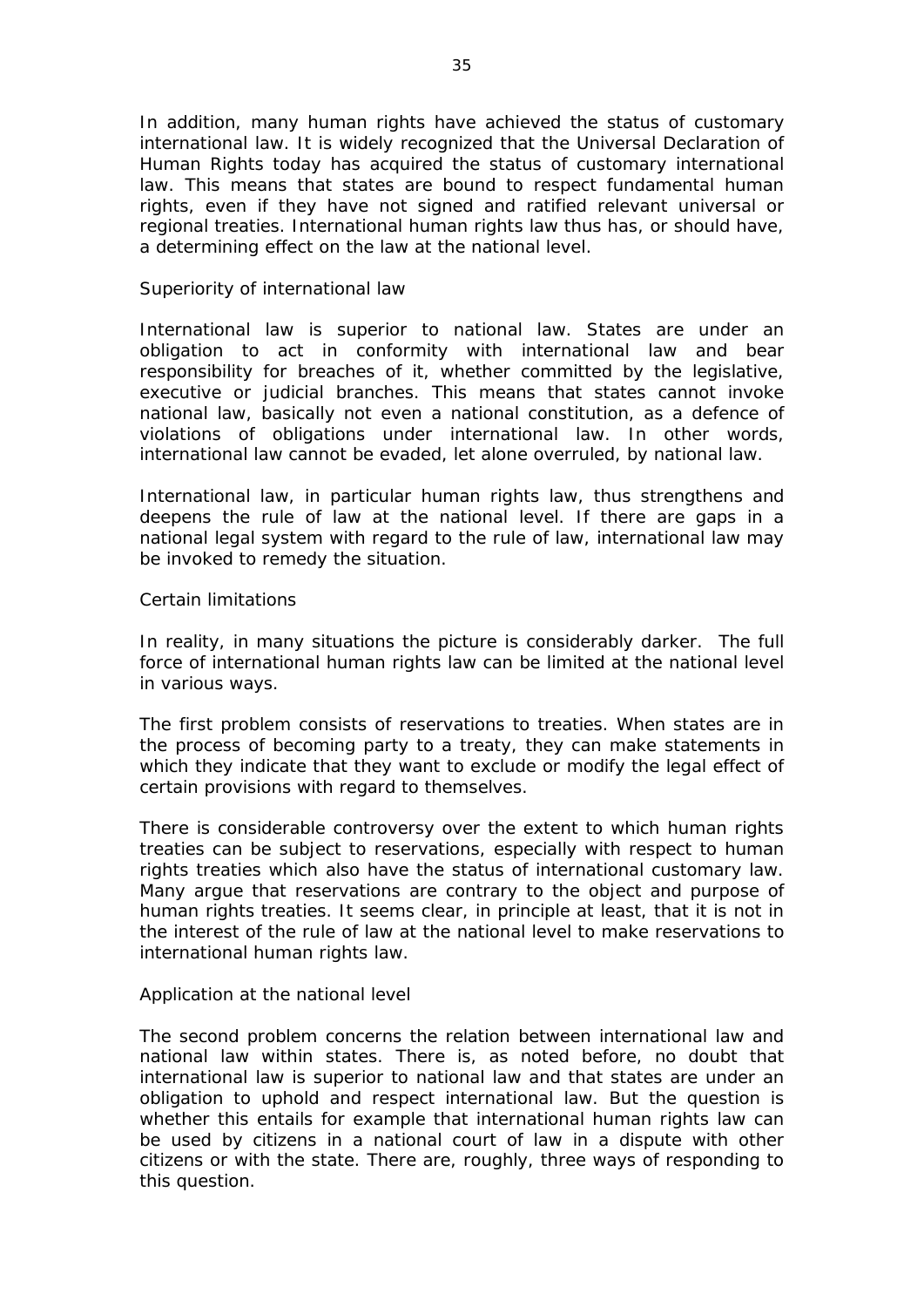The monistic and the dualistic system

In discussing this matter, it is important first to distinguish between two different systems for dealing with treaty law at the national level: the monistic and the dualistic system. It is important that politicians in the legislature find out to which of these systems his or her state belongs.

In the monistic system, in practice, the most important effect is that treaties ratified by the state become binding as national law in accordance with their wording. If, for example, a state violates a citizen's right to free speech as laid down in the International Covenant on Civil and Political Rights, then the citizen can hold the state accountable for the violation of this right before a national court of law. Here, international human rights law is self-executing. It has direct effect in the national legal order. It is automatically absorbed into the national legal system. International law can be applied by courts without any specific implementing legislation.

In a dualistic system the obligations under international treaties must be transformed or incorporated into national law to achieve the same result. Basically, this means that such a state cannot ratify an international treaty without reviewing its national legislation in order to bring it in conformity with the obligations undertaken in the treaty.

In both situations, however, the treaty obligations apply in relation to the other contracting states. This means that states party to the treaty are accountable vis-à-vis each other for violations of the obligations undertaken. So if a state violates, say, the right to free speech of a citizen which is guaranteed in the International Covenant on Civil and Political Rights, the state is accountable for that violation to other states parties to this treaty.

If, in a dualistic system a state party to a treaty has not properly transformed or incorporated the obligations under the treaty, a citizen whose rights have been violated may have difficulties in holding the state accountable for the violation of international law in a national court of law. However, depending on the subject matter, there might be remedies such as recourse to international monitoring bodies, in particular international human rights courts.

There is also a third, intermediate position. Under this theory, international law is regarded as part of a distinct system, but is capable, under certain conditions, of being applied internally without any implementing legislation. Most states have in practice accepted this latter position.

International law does not dictate that any of these methods must be used. All of them are, in principle, satisfactory. But it is important to realize what the main strengths and weaknesses are.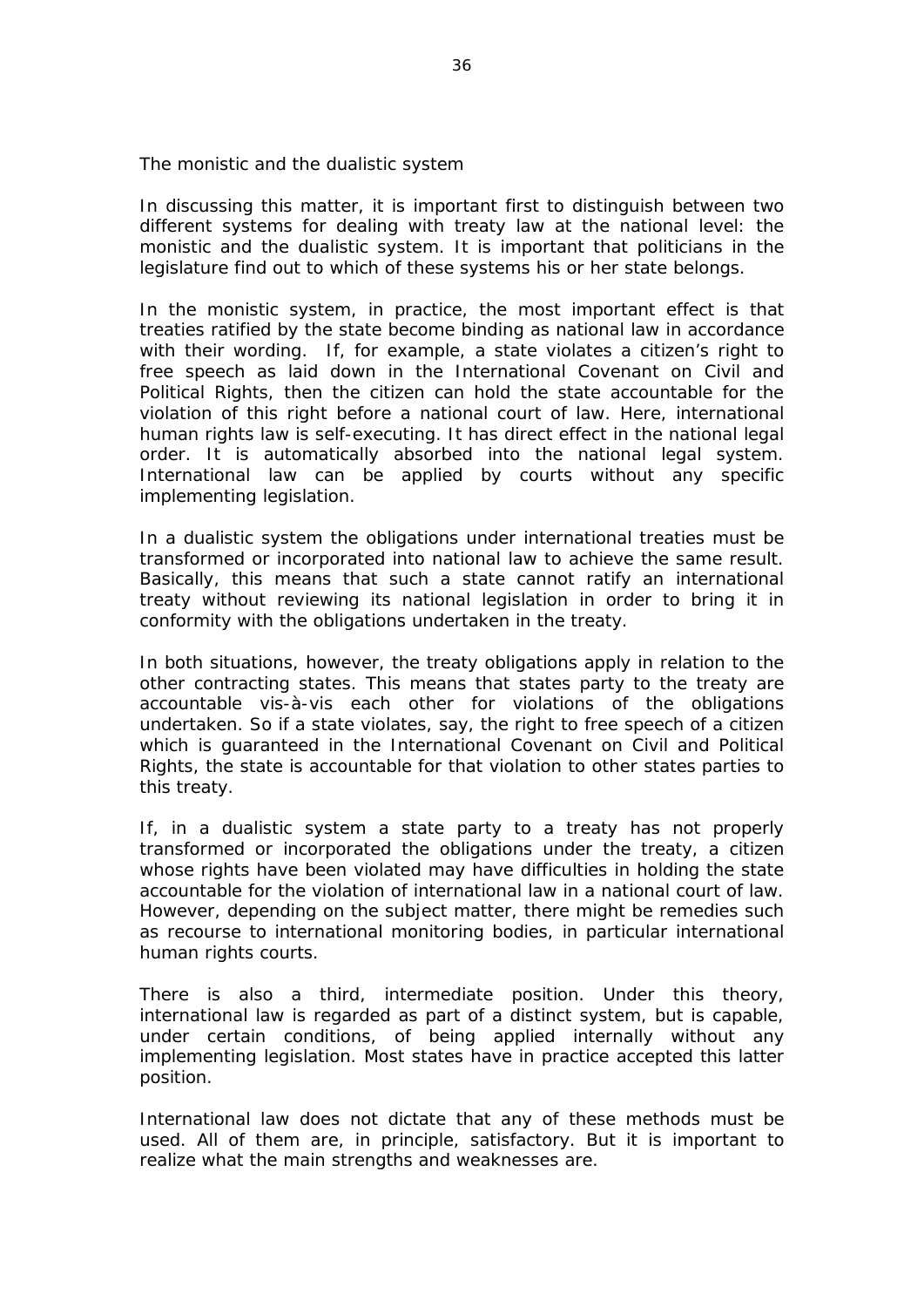The major weakness of the dualistic system is that the force of international law in the national legal system depends on what action the state takes in addition to the ratification of the treaty. Not only does the state decide if and when it transforms or incorporates international law into national law. It also decides to what extent this is done.

In other words, it is possible that transformation or incorporation of international law into national law does not happen at all, or only to a limited extent, or very slowly. Given the fact that the state often sees its own powers limited by international law, especially by human rights law, it is not surprising that human rights advocates often argue that the monistic system or the intermediate position is preferable to dualism.

The major problem with monism and the intermediate position, however, is that they put a heavy burden on national courts. To be able to adequately fulfil its role as mouthpiece of international law, judges must be very well informed about international law and very well trained in applying international law. An additional concern is that judges in different states interpret and apply international law in widely different ways.

General application of the reasoning in this section

As it appears, in explaining in this section why the rule of law at the national level depends on international law the main focus has been on human rights. It should however be clear that there are many other areas where this reasoning is relevant. By way of example one could mention the international regime for protection of intellectual property or the many multilateral treaties concluded under the auspices of the World Trade Organization (WTO) which cover not just trade but also many other areas. In this context could be mentioned that the WTO Dispute Settlement Mechanism is an international mechanism that can ensure at least a measure of enforcement.

## <span id="page-36-0"></span>*4.3 Why the rule of law at the international level depends on national law*

The other side of the coin is that the rule of law at the international level benefits from the rule of law at the national level. Indeed, it seems that the rule of law at the international level depends to a significant degree on how law is implemented at the national level.

Role of governments and legislators

The role of governments and national legislators in this respect cannot be overemphasized. In particular, it is fundamental that treaties concluded by the government and ratified by the parliament in accordance with national constitutional rules are properly implemented at the national level. Reference is made here to sections 4.1 and 4.2.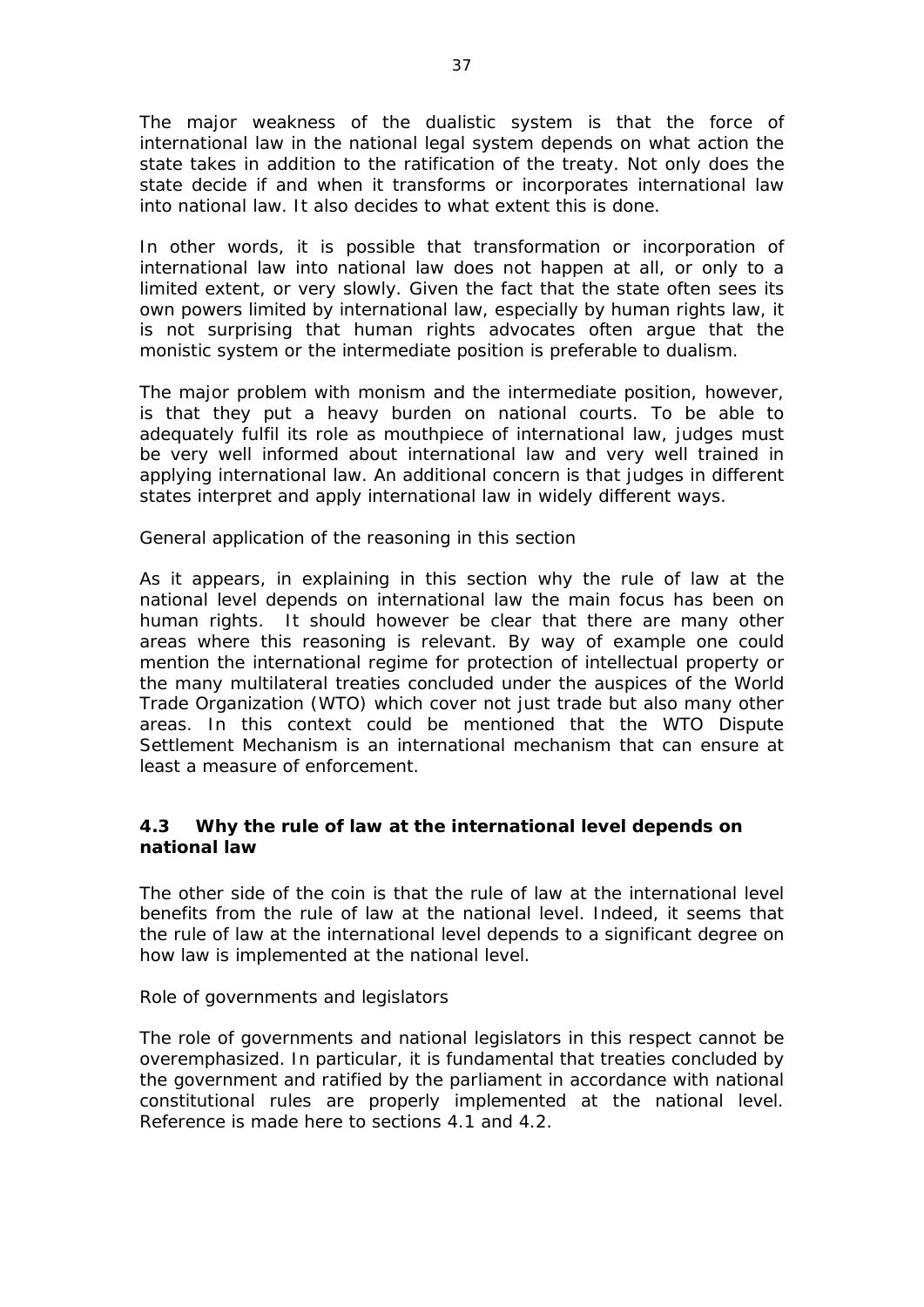#### A very serious question

In this context should also be mentioned a very serious question that concerns the interconnection between the rule of law at the national and international levels. In section 3.2.3 reference is made to the fact that in some cases members of the Security Council, including permanent members, have violated the UN Charter.

A sad example is the war against Iraq in 2003. In that situation, countries went to war in violation of both international law and domestic law. The leaders of those countries at that time believed that their national interest required the use of force contrary to the law. They were prepared to disregard the rule of law. Another example is the way in which certain counter-terrorist measures have violated international human rights standards.

This is a very serious question that must be discussed in depth because of its importance for international peace and security in the future. It is, however, not possible to go into detail in this brief Guide. But not mentioning the problem would simply be dishonest.

The rule of law has to apply absolutely to all people at all times. It is easy to apply the rule of law to people with whom you agree, but if people have ideas and follow practices with which you strongly disagree there is a danger that some start arguing that the rule of law does not apply to such people.

Suffice it to say that the behaviour of the major states, and in particular the permanent members of the Security Council, will be a determining factor, if not the determining factor, for the maintenance of international peace and security in the future. Of particular importance is that Western democracies take the lead here. As a matter of fact their performance in this field simply must be impeccable. Unfortunately, this is not the case in today's world.

#### Role of national courts

Crucially important in implementing international law at the national level are also the national courts. National courts can play a vital role in ensuring that states, organizations and individuals comply with their obligations under international law. In a sense, the future of the rule of law at the international level depends in no small way on national courts.

Needless to say, there are limits to the contribution that national courts can make. They are *not* in a position to apply *all* norms of international law to *all* kinds of disputes between *all* subjects of international law. But there are cases where national courts can make a contribution, for example in cases where national courts assume jurisdiction for holding individuals from other countries responsible for violations of fundamental human rights.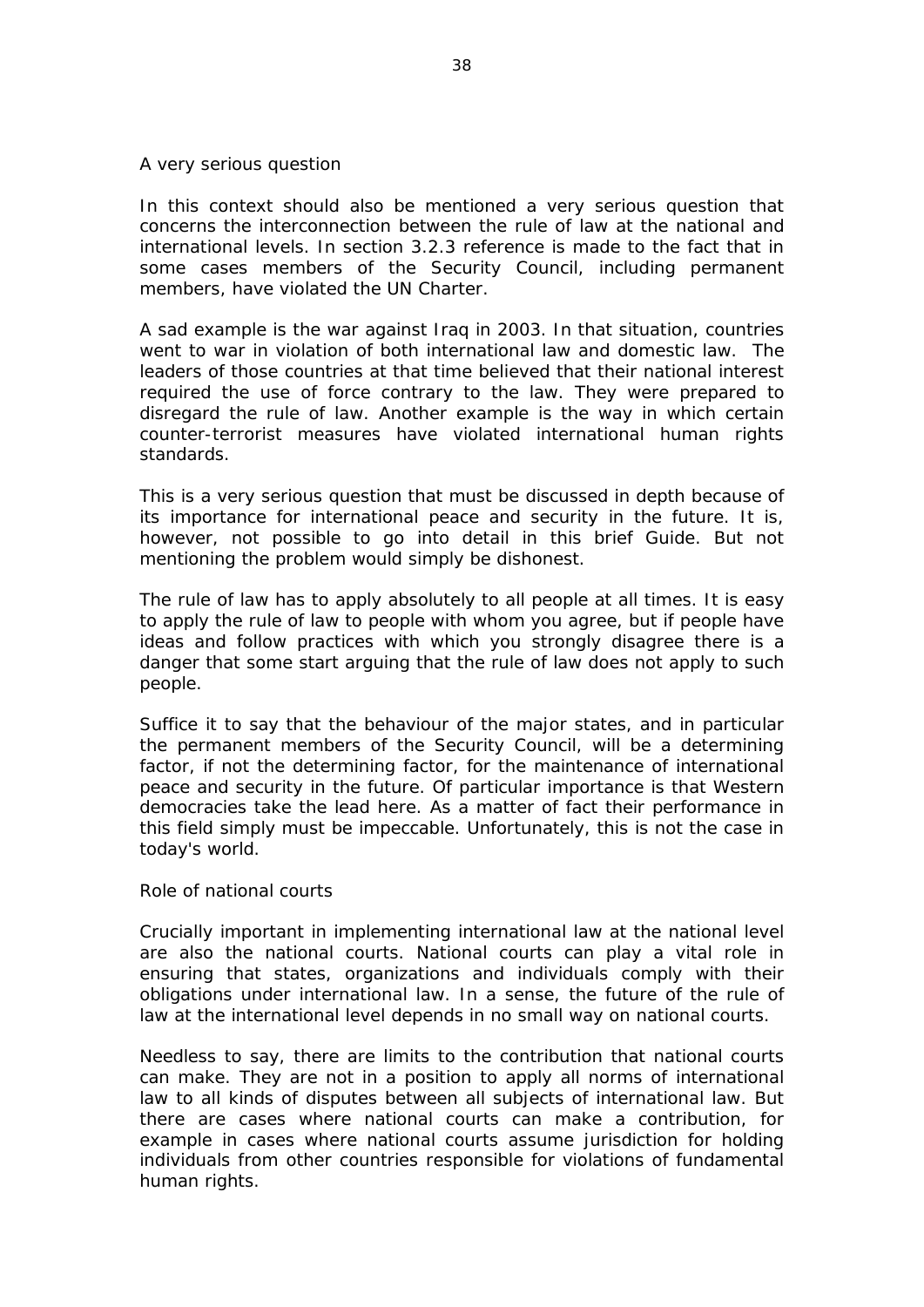Moreover, even in cases where national courts do have jurisdiction to apply international legal norms, international courts will often be indispensable as an instance of final appeal, not only because they can ensure unity and coherence in the interpretation and application of international law, but also because they can provide an extra check on the quality of decisions at the national level.

For example, if national courts in all member states of the Council of Europe were very active and conscientious in applying the European Convention of Human Rights in relevant cases, the European Court of Human Rights would still be indispensable as a final arbiter on the interpretation and application of this treaty.

Nevertheless, there is much truth in the idea that national courts are particularly important for the future of the rule of law at the international level. There are many cases in which national courts can in principle play a role in ensuring that states, organizations and individuals comply with their obligations under international law. Indeed, there are several reasons why they seem particularly well-placed to play this role.

What national courts can do

Firstly, national courts can fill gaps in the authority of international courts and other international dispute resolution mechanisms.

Secondly, national courts can provide a relatively quick and cheap alternative to international dispute resolution mechanisms. Since the rule of law requires court proceedings to be accessible and that justice not be delayed excessively, this is an important advantage.

Thirdly, states are often reluctant to empower international courts and tribunals by subjecting their judicial powers to them. International law imposes limits on the powers of the state, and states generally do not wish to authorize supranational courts to determine the exact scope of these limits. National courts are often regarded as more acceptable. Since greater acceptance may lead to greater compliance with judgments, this is important for the rule of law.

Fourthly, national courts are usually in a better position to adapt international law to local circumstances than more remote courts and institutions. They know more about local legal values and norms and have more experience in handling them. Since many international norms, especially in the area of human rights, allow for some degree of sensitivity to national legal norms and values, the so-called margin of appreciation, adjudication at the national level is an important advantage. Decisions by national courts are likely to be more acceptable to the state and the citizens and therefore more easily complied with.

Fifthly, national courts are necessary to protect international courts and tribunals from being overburdened. Indeed, this is one of the reasons for the requirement in regional human rights conventions that national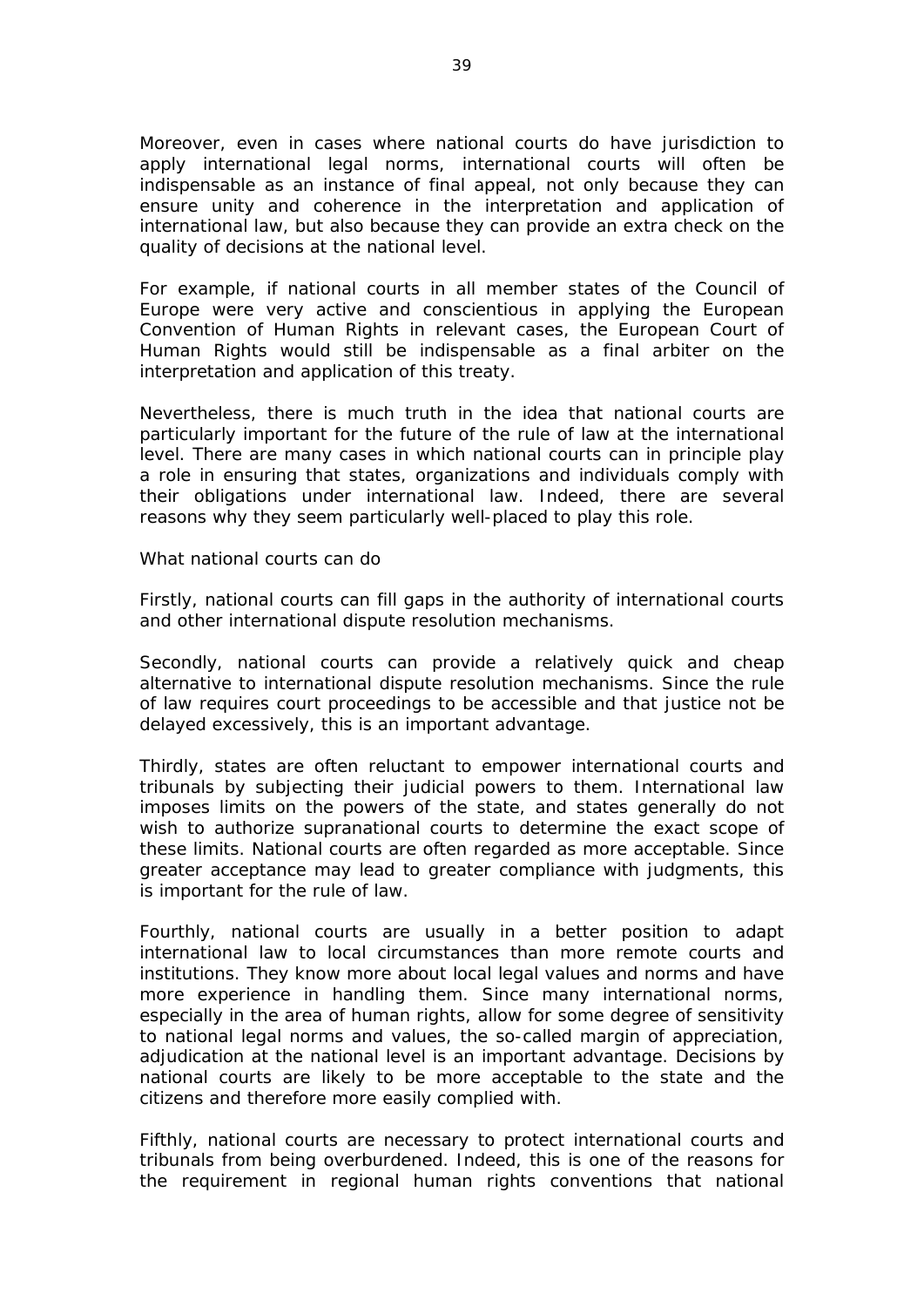remedies must be exhausted before the organs established by the conventions are competent to review a case.

The principle of complementarity

This is also one of the reasons behind the principle of complementarity laid down in the Rome Statute of the International Criminal Court. This principle means that states themselves have jurisdiction over international crimes as long as conditions of judicial competency have been met.

If the rule of law at the international level were to depend entirely on international courts and tribunals these institutions would be unable to handle their case-load with the result that justice would be delayed excessively and thereby denied.

It goes without saying, however, that if national courts are to play the role just mentioned, they must be of the highest quality. They must satisfy the requirements of the rule of law at the national level discussed before, notably independence and impartiality. If national courts are considered corrupt by citizens, they will not contribute positively to the future of the rule of law at the international level.

In other words, working on the improvement of the quality of national courts is not only in the interest of the rule of law at the national level, but also of the rule of law at the international level.

## <span id="page-39-0"></span>**5 REFERENCES TO FURTHER READING**

References to further reading appear under the following links on the websites of the Raoul Wallenberg Institute of Human Rights and Humanitarian Law and the Hague Institute for the Internationalisation of Law:

The Raoul Wallenberg Institute of Human Rights and Humanitarian Law

<http://www.rwi.lu.se/>

The Hague Institute for the Internationalisation of Law (HiiL)

<http://www.hiil.org/>

The website of the Inter-Parliamentary Union (IPU) is available at:

<http://www.ipu.org/english/home.htm>

The website of the World Justice Project (WJP) is available at:

<http://worldjusticeproject.org/>